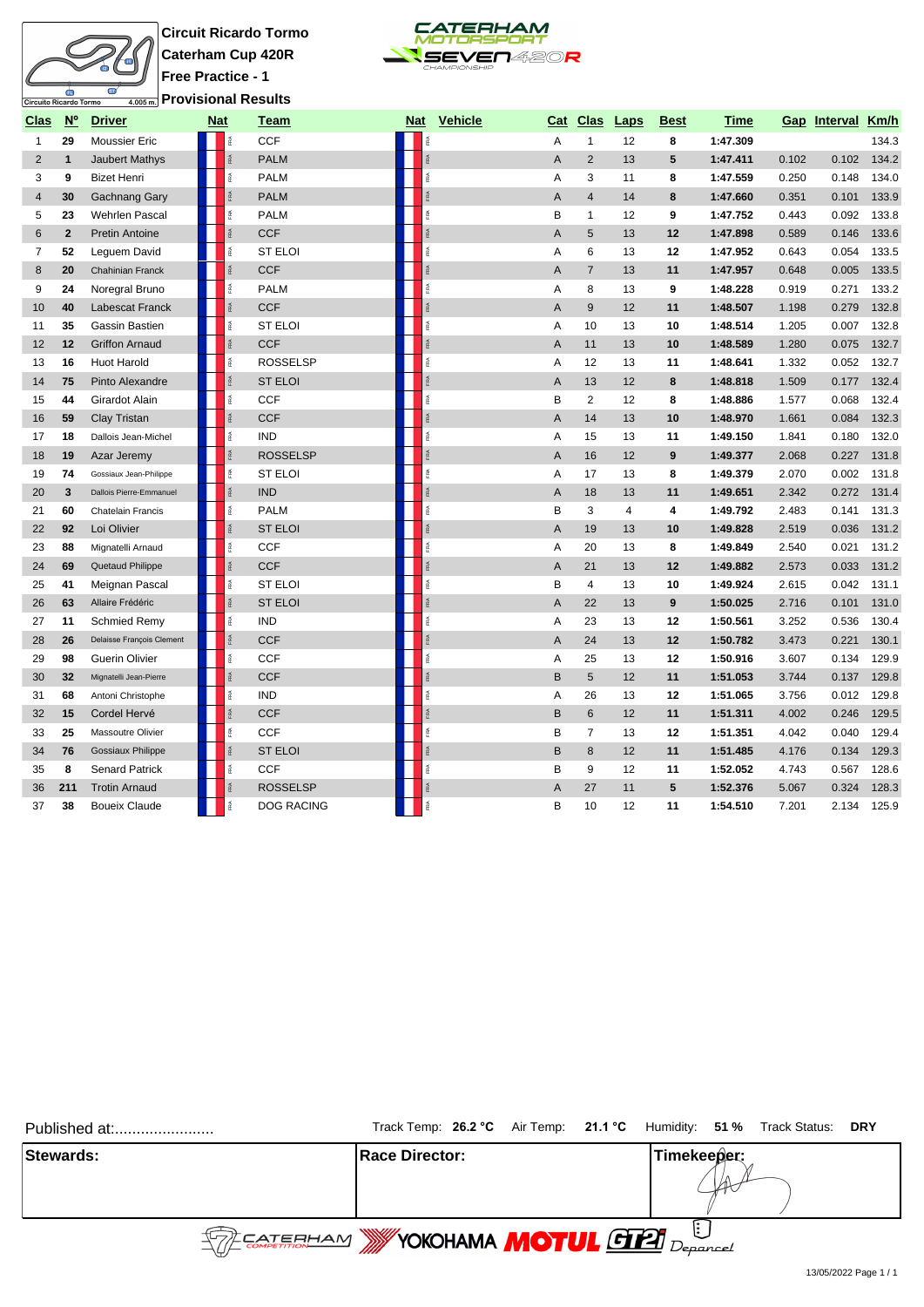

**Circuit Ricardo Tormo Caterham Cup 420R**



**Provisional Results by Category**

| <b>Clas</b>    | $\underline{N}^{\circ}$ | <b>Driver</b>             | <u>Nat</u> |      | Team              | <u>Nat</u> | <b>Vehicle</b> |                | Cat Clas Laps  |                | <u>Best</u>             | <u>Time</u> |       | Gap Interval Km/h |       |
|----------------|-------------------------|---------------------------|------------|------|-------------------|------------|----------------|----------------|----------------|----------------|-------------------------|-------------|-------|-------------------|-------|
|                |                         | A                         |            |      |                   |            |                |                |                |                |                         |             |       |                   |       |
| 1              | 29                      | Moussier Eric             |            |      | <b>CCF</b>        |            |                | A              | $\mathbf{1}$   | 12             | 8                       | 1:47.309    |       |                   | 134.3 |
| $\overline{2}$ | $\mathbf{1}$            | <b>Jaubert Mathys</b>     |            |      | <b>PALM</b>       | FRA        |                | A              | $\overline{2}$ | 13             | 5                       | 1:47.411    | 0.102 | 0.102             | 134.2 |
| 3              | 9                       | <b>Bizet Henri</b>        |            |      | <b>PALM</b>       | FRA        |                | A              | 3              | 11             | 8                       | 1:47.559    | 0.250 | 0.148             | 134.0 |
| 4              | 30                      | Gachnang Gary             |            |      | <b>PALM</b>       | FRA        |                | A              | $\overline{4}$ | 14             | 8                       | 1:47.660    | 0.351 | 0.101             | 133.9 |
| 5              | $\mathbf 2$             | Pretin Antoine            |            |      | <b>CCF</b>        | FRA        |                | A              | 5              | 13             | 12                      | 1:47.898    | 0.589 | 0.238             | 133.6 |
| 6              | 52                      | Leguem David              |            |      | <b>ST ELOI</b>    |            |                | A              | $6\phantom{1}$ | 13             | 12                      | 1:47.952    | 0.643 | 0.054             | 133.5 |
| $\overline{7}$ | 20                      | Chahinian Franck          |            |      | <b>CCF</b>        | FRA        |                | Α              | $\overline{7}$ | 13             | 11                      | 1:47.957    | 0.648 | 0.005             | 133.5 |
| 8              | 24                      | Noregral Bruno            |            |      | <b>PALM</b>       | <b>RA</b>  |                | $\overline{A}$ | 8              | 13             | 9                       | 1:48.228    | 0.919 | 0.271             | 133.2 |
| 9              | 40                      | Labescat Franck           |            |      | <b>CCF</b>        | FRA        |                | Α              | 9              | 12             | 11                      | 1:48.507    | 1.198 | 0.279             | 132.8 |
| 10             | 35                      | <b>Gassin Bastien</b>     |            |      | <b>ST ELOI</b>    | ŘÁ         |                | A              | 10             | 13             | 10                      | 1:48.514    | 1.205 | 0.007             | 132.8 |
| 11             | 12                      | <b>Griffon Arnaud</b>     |            | îRA. | <b>CCF</b>        | FRA        |                | Α              | 11             | 13             | 10                      | 1:48.589    | 1.280 | 0.075             | 132.7 |
| 12             | 16                      | <b>Huot Harold</b>        |            |      | <b>ROSSELSP</b>   | FRA        |                | $\overline{A}$ | 12             | 13             | 11                      | 1:48.641    | 1.332 | 0.052             | 132.7 |
| 13             | 75                      | Pinto Alexandre           |            |      | <b>ST ELOI</b>    | FRA        |                | Α              | 13             | 12             | 8                       | 1:48.818    | 1.509 | 0.177             | 132.4 |
| 14             | 59                      | Clay Tristan              |            |      | <b>CCF</b>        | FØ.        |                | A              | 14             | 13             | 10                      | 1:48.970    | 1.661 | 0.152             | 132.3 |
| 15             | 18                      | Dallois Jean-Michel       |            |      | <b>IND</b>        | FRA        |                | Α              | 15             | 13             | 11                      | 1:49.150    | 1.841 | 0.180             | 132.0 |
| 16             | 19                      | Azar Jeremy               |            |      | <b>ROSSELSP</b>   | FRA        |                | $\overline{A}$ | 16             | 12             | 9                       | 1:49.377    | 2.068 | 0.227             | 131.8 |
| 17             | 74                      | Gossiaux Jean-Philippe    |            | īRA. | <b>ST ELOI</b>    | FRA        |                | Α              | 17             | 13             | 8                       | 1:49.379    | 2.070 | 0.002             | 131.8 |
| 18             | $\mathbf{3}$            | Dallois Pierre-Emmanuel   |            | RA   | <b>IND</b>        | <b>FRA</b> |                | A              | 18             | 13             | 11                      | 1:49.651    | 2.342 | 0.272             | 131.4 |
| 19             | 92                      | Loi Olivier               |            |      | <b>ST ELOI</b>    | E          |                | A              | 19             | 13             | 10                      | 1:49.828    | 2.519 | 0.177             | 131.2 |
| 20             | 88                      | Mignatelli Arnaud         |            |      | <b>CCF</b>        | <b>FRA</b> |                | $\overline{A}$ | 20             | 13             | 8                       | 1:49.849    | 2.540 | 0.021             | 131.2 |
| 21             | 69                      | Quetaud Philippe          |            | ã    | <b>CCF</b>        | FRA        |                | Α              | 21             | 13             | 12                      | 1:49.882    | 2.573 | 0.033             | 131.2 |
| 22             | 63                      | Allaire Frédéric          |            | 泵    | <b>ST ELOI</b>    | ŘÁ         |                | $\overline{A}$ | 22             | 13             | 9                       | 1:50.025    | 2.716 | 0.143             | 131.0 |
| 23             | 11                      | Schmied Remy              |            | é    | <b>IND</b>        | ş.         |                | Α              | 23             | 13             | 12                      | 1:50.561    | 3.252 | 0.536             | 130.4 |
| 24             | 26                      | Delaisse François Clement |            | RA   | <b>CCF</b>        | FRA        |                | A              | 24             | 13             | 12                      | 1:50.782    | 3.473 | 0.221             | 130.1 |
| 25             | 98                      | <b>Guerin Olivier</b>     |            |      | <b>CCF</b>        | FRA        |                | Α              | 25             | 13             | 12                      | 1:50.916    | 3.607 | 0.134             | 129.9 |
| 26             | 68                      | Antoni Christophe         |            | īRA  | <b>IND</b>        | FRA        |                | A              | 26             | 13             | 12                      | 1:51.065    | 3.756 | 0.149             | 129.8 |
| 27             | 211                     | <b>Trotin Arnaud</b>      |            | é    | <b>ROSSELSP</b>   | 圅          |                | A              | 27             | 11             | 5                       | 1:52.376    | 5.067 | 1.311             | 128.3 |
|                |                         | B.                        |            |      |                   |            |                |                |                |                |                         |             |       |                   |       |
| $\mathbf{1}$   | 23                      | <b>Wehrlen Pascal</b>     |            |      | <b>PALM</b>       | FRA        |                | B              | $\mathbf{1}$   | 12             | 9                       | 1:47.752    |       |                   | 133.8 |
| 2              | 44                      | Girardot Alain            |            | îRA. | <b>CCF</b>        | RA.        |                | В              | 2              | 12             | 8                       | 1:48.886    | 1.134 | 1.134             | 132.4 |
| 3              | 60                      | <b>Chatelain Francis</b>  |            |      | <b>PALM</b>       | RÁ         |                | B              | 3              | $\overline{4}$ | $\overline{\mathbf{4}}$ | 1:49.792    | 2.040 | 0.906             | 131.3 |
| 4              | 41                      | Meignan Pascal            |            |      | <b>ST ELOI</b>    | i.         |                | B              | 4              | 13             | 10                      | 1:49.924    | 2.172 | 0.132             | 131.1 |
| 5              | 32                      | Mignatelli Jean-Pierre    |            |      | <b>CCF</b>        | FRA        |                | B              | 5              | 12             | 11                      | 1:51.053    | 3.301 | 1.129             | 129.8 |
| 6              | 15                      | Cordel Hervé              |            |      | <b>CCF</b>        | FRA        |                | B              | 6              | 12             | 11                      | 1:51.311    | 3.559 | 0.258             | 129.5 |
| 7              | 25                      | Massoutre Olivier         |            |      | <b>CCF</b>        | FRA        |                | B              | $\overline{7}$ | 13             | 12                      | 1:51.351    | 3.599 | 0.040             | 129.4 |
| 8              | 76                      | Gossiaux Philippe         |            | é    | <b>ST ELOI</b>    | FRA        |                | B              | 8              | 12             | 11                      | 1:51.485    | 3.733 | 0.134             | 129.3 |
| 9              | 8                       | <b>Senard Patrick</b>     |            |      | <b>CCF</b>        |            |                | B              | 9              | 12             | 11                      | 1:52.052    | 4.300 | 0.567             | 128.6 |
| 10             | 38                      | <b>Boueix Claude</b>      |            |      | <b>DOG RACING</b> | RA         |                | B              | 10             | 12             | 11                      | 1:54.510    | 6.758 | 2.458             | 125.9 |

| Published at: | Track Temp: 26.2 °C Air Temp: 21.1 °C Humidity: 51 % Track Status: DRY |             |
|---------------|------------------------------------------------------------------------|-------------|
| Stewards:     | <b>Race Director:</b>                                                  | Timekeeber: |
|               | WOKOHAMA <b>MOTUL</b> GP4 Deparced                                     |             |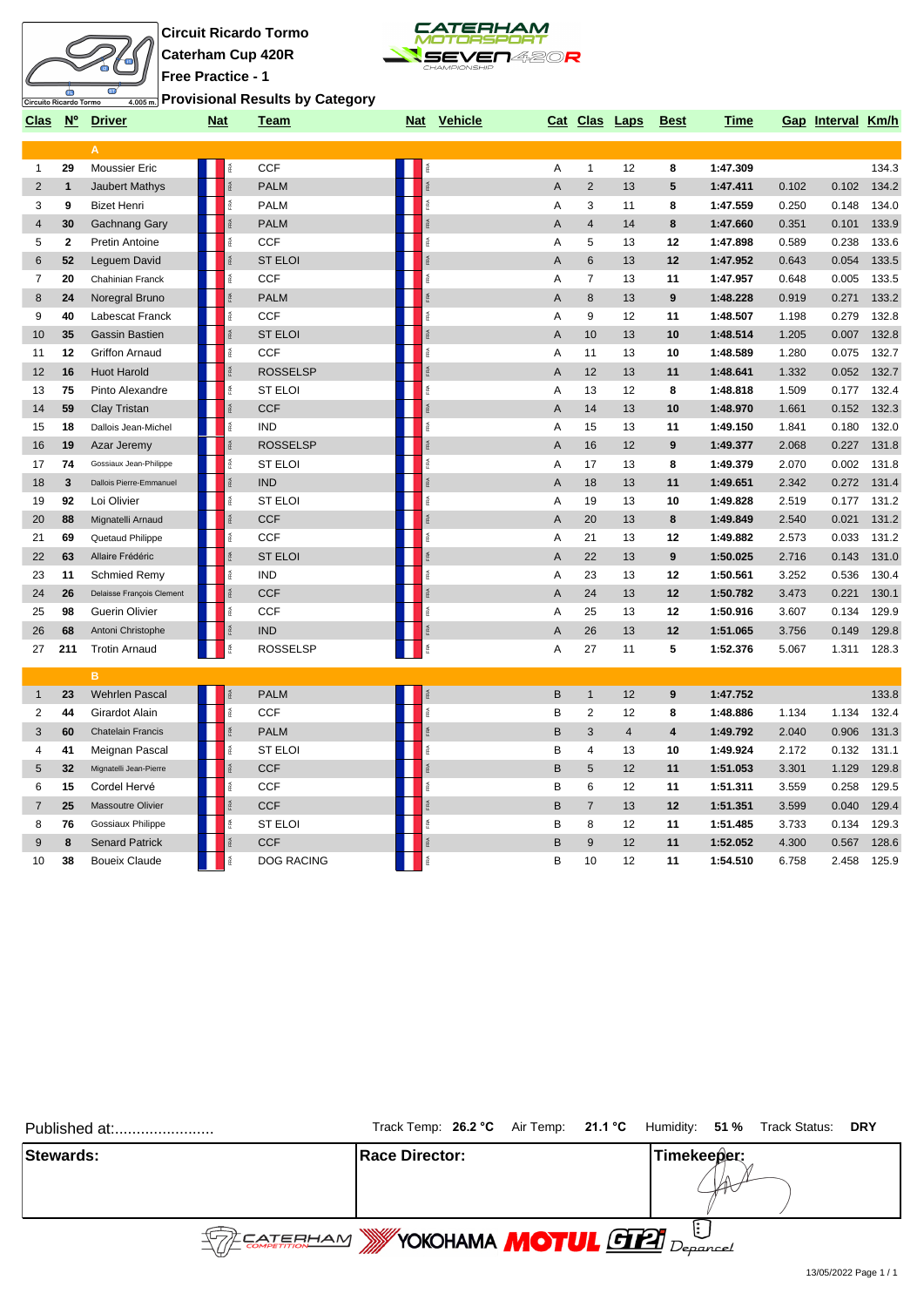

1:48.376 40.639 38.020 29.717 205.7 10:42:30.831

2:20.358 P 44.192 45.313 50.853 204.5 10:47:50.538



**Lap Analysis**

| 1              |              | Jaubert Mathys |          |          |        |                    | 8              |              | <b>Senard Patrick</b> |          |          |        |                    |
|----------------|--------------|----------------|----------|----------|--------|--------------------|----------------|--------------|-----------------------|----------|----------|--------|--------------------|
|                | Α            |                |          |          |        | <b>PALM</b>        |                | B            |                       |          |          |        | <b>CCF</b>         |
| $Lap$ $D$      | <b>Time</b>  | Sector 1       | Sector 2 | Sector 3 | T. Spd | <b>Elapsed</b>     | $Lap$ $D$      | <b>Time</b>  | Sector 1              | Sector 2 | Sector 3 | T. Spd | <b>Elapsed</b>     |
| 1              | 10:22:26.380 | 10:21:12.524   | 42.515   | 31.341   |        | 10:22:26.380       | 1              | 10:23:20.875 | 10:22:00.468          | 45.333   | 35.074   |        | 10:23:20.875       |
| $\overline{2}$ | 1:50.379     | 42.362         | 37.821   | 30.196   |        | 200.0 10:24:16.759 | 2              | 2:02.219     | 45.405                | 42.992   | 33.822   |        | 198.8 10:25:23.094 |
| 3              | 1:48.513     | 40.715         | 37.909   | 29.889   |        | 202.8 10:26:05.272 | 3              | 1:57.777     | 44.077                | 41.848   | 31.852   |        | 201.6 10:27:20.871 |
| $\overline{4}$ | 1:48.210     | 40.774         | 37.532   | 29.904   |        | 203.9 10:27:53.482 | $\overline{4}$ | 1:56.565     | 43.438                | 41.213   | 31.914   |        | 203.9 10:29:17.436 |
| 5              | 1:47.411     | 40.395         | 37.370   | 29.646   |        | 203.9 10:29:40.893 | 5              | 1:55.261     | 44.056                | 39.816   | 31.389   |        | 202.8 10:31:12.697 |
| 6              | 2:02.818 P   | 40.403         | 37.731   | 44.684   |        | 205.1 10:31:43.711 | 6              | 2:29.204 P   | 52.044                | 42.002   | 55.158   |        | 161.4 10:33:41.901 |
| $\overline{7}$ | 3:51.141     | 2:43.561       | 37.567   | 30.013   |        | 10:35:34.852       | 7              | 3:36.171     | 2:23.112              | 40.761   | 32.298   |        | 10:37:18.072       |
| 8              | 1:48.017     | 40.609         | 37.550   | 29.858   |        | 202.2 10:37:22.869 | 8              | 1:53.898     | 42.711                | 39.275   | 31.912   |        | 202.8 10:39:11.970 |
| 9              | 1:47.780     | 40.243         | 37.386   | 30.151   |        | 205.1 10:39:10.649 | 9              | 1:52.472     | 42.267                | 38.916   | 31.289   |        | 211.7 10:41:04.442 |
| 10             | 1:53.193     | 40.000         | 39.978   | 33.215   |        | 207.4 10:41:03.842 | 10             | 1:52.838     | 41.987                | 39.171   | 31.680   |        | 205.1 10:42:57.280 |
| 11             | 1:47.468     | 40.090         | 37.498   | 29.880   |        | 206.8 10:42:51.310 | -11            | 1:52.052     | 42.643                | 38.610   | 30.799   |        | 206.8 10:44:49.332 |
| 12             | 1:47.526     | 40.284         | 37.593   | 29.649   |        | 211.7 10:44:38.836 | 12             | 2:03.037 P   | 42.238                | 38.718   | 42.081   |        | 203.9 10:46:52.369 |
| 13             | 1:55.754 P   | 40.284         | 37.392   | 38.078   |        | 204.5 10:46:34.590 | 9              |              | <b>Bizet Henri</b>    |          |          |        |                    |
| 2              |              | Pretin Antoine |          |          |        |                    |                |              |                       |          |          |        |                    |
|                |              |                |          |          |        |                    |                | Α            |                       |          |          |        | <b>PALM</b>        |
|                | Α            |                |          |          |        | <b>CCF</b>         | $Lap$ D        | <b>Time</b>  | Sector 1              | Sector 2 | Sector 3 | T. Spd | <b>Elapsed</b>     |
| $Lap$ $D$      | <b>Time</b>  | Sector 1       | Sector 2 | Sector 3 | T. Spd | <b>Elapsed</b>     | 1              | 10:22:26.672 | 10:21:10.471          | 45.318   | 30.883   |        | 10:22:26.672       |
| 1              | 10:22:55.924 | 10:21:37.570   | 43.661   | 34.693   |        | 10:22:55.924       | 2              | 1:50.837     | 42.517                | 38.264   | 30.056   |        | 201.6 10:24:17.509 |
| $\overline{2}$ | 1:53.178     | 43.044         | 38.791   | 31.343   |        | 204.5 10:24:49.102 | 3              | 1:49.394     | 41.170                | 38.075   | 30.149   |        | 208.6 10:26:06.903 |
| 3              | 1:50.302     | 41.872         | 38.332   | 30.098   |        | 214.9 10:26:39.404 | $\overline{4}$ | 1:48.714     | 40.908                | 37.910   | 29.896   |        | 208.6 10:27:55.617 |
| 4              | 1:49.348     | 41.211         | 38.185   | 29.952   |        | 205.7 10:28:28.752 | 5              | 1:48.294     | 40.587                | 37.977   | 29.730   |        | 208.0 10:29:43.911 |
| 5              | 1:48.701     | 40.897         | 37.798   | 30.006   |        | 207.4 10:30:17.453 | 6              | 2:01.432 P   | 40.714                | 38.385   | 42.333   |        | 207.4 10:31:45.343 |
| 6              | 2:29.302 P   | 41.259         | 40.233   | 1:07.810 |        | 214.2 10:32:46.755 | 7              | 3:50.831     | 2:42.889              | 37.957   | 29.985   |        | 10:35:36.174       |
| $\overline{7}$ | 4:18.187     | 3:08.506       | 38.263   | 31.418   |        | 10:37:04.942       | 8              | 1:47.559     | 40.381                | 37.562   | 29.616   |        | 208.0 10:37:23.733 |
| 8              | 1:48.867     | 41.000         | 37.865   | 30.002   |        | 202.2 10:38:53.809 | 9              | 1:47.641     | 40.174                | 37.517   | 29.950   |        | 211.7 10:39:11.374 |
| 9              | 1:48.646     | 41.008         | 37.995   | 29.643   |        | 204.5 10:40:42.455 | 10             | 1:54.086 P   | 40.433                | 37.896   | 35.757   |        | 211.7 10:41:05.460 |

11 1:47.986 40.421 37.820 29.745 206.8 10:44:18.817 12 1:47.898 40.653 37.570 29.675 205.7 10:46:06.715 2:41.206 P 50.207 54.568 56.431 208.6 10:48:47.921 3 Dallois Pierre-Emmanuel A IND **Lap D Time Sector 1 Sector 2 Sector 3 T. Spd Elapsed** 10:22:57.960 10:21:39.536 44.393 34.031 10:22:57.960 1:54.153 43.495 39.588 31.070 206.3 10:24:52.113 1:53.140 42.803 38.938 31.399 211.1 10:26:45.253 1:54.147 44.129 39.001 31.017 206.3 10:28:39.400 1:52.235 41.990 38.896 31.349 215.5 10:30:31.635 2:41.052 P 42.462 48.261 1:10.329 205.1 10:33:12.687 2:59.293 1:47.994 39.746 31.553 10:36:11.980 1:50.993 42.637 38.101 30.255 203.9 10:38:02.973 1:51.388 41.192 38.712 31.484 209.3 10:39:54.361 1:50.106 41.237 38.514 30.355 208.6 10:41:44.467 11 1:49.651 41.228 38.368 30.055 210.5 10:43:34.118 1:56.062 44.316 41.331 30.415 215.5 10:45:30.180 11 Schmied Remy A IND **Lap D Time Sector 1 Sector 2 Sector 3 T. Spd Elapsed** 10:22:48.440 10:21:31.533 44.955 31.952 10:22:48.440 1:53.276 42.357 39.502 31.417 204.5 10:24:41.716 1:52.799 42.524 39.550 30.725 208.0 10:26:34.515 1:51.091 41.846 38.640 30.605 208.0 10:28:25.606 1:51.255 41.892 38.843 30.520 206.3 10:30:16.861 2:36.648 P 42.606 42.235 1:11.807 207.4 10:32:53.509 3:49.297 2:38.804 39.403 31.090 10:36:42.806 1:51.160 41.988 38.431 30.741 200.5 10:38:33.966 2:02.773 53.408 38.790 30.575 201.1 10:40:36.739 1:51.118 41.807 38.549 30.762 202.8 10:42:27.857 1:51.241 41.802 38.806 30.633 203.3 10:44:19.098 1:50.561 41.659 38.352 30.550 206.3 10:46:09.659 2:39.865 P 48.181 54.509 57.175 205.1 10:48:49.524

5:32.810 P 4:13.274 40.807 38.729 10:46:38.270

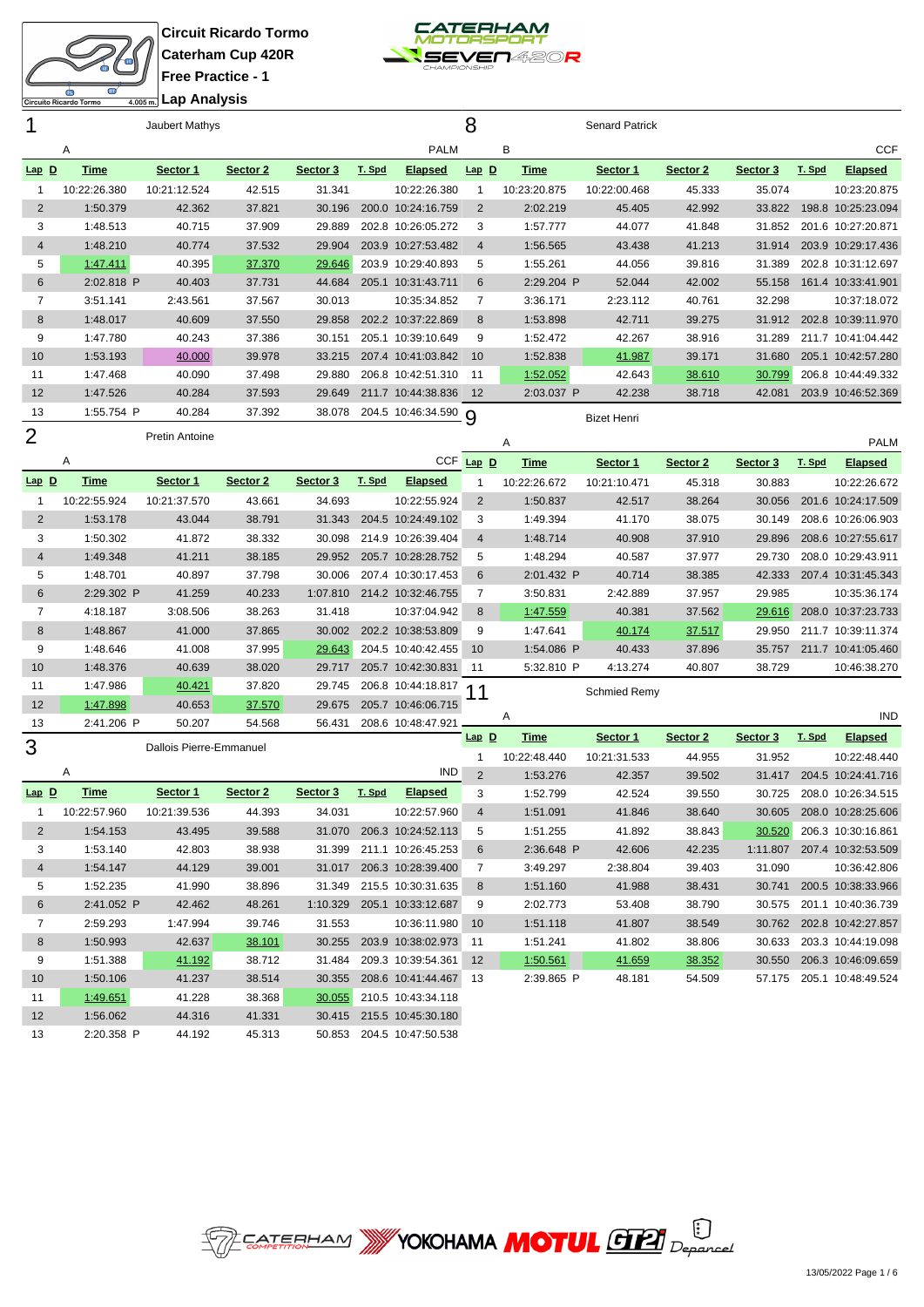

**Circuit Ricardo Tormo Caterham Cup 420R Free Practice - 1**



18 Dallois Jean-Michel

|                        | <b>Free Practice - 1</b> |          |          |        |                    |
|------------------------|--------------------------|----------|----------|--------|--------------------|
| ST.<br>œ<br>ardo Tormo | 4.005m. Lap Analysis     |          |          |        |                    |
|                        | <b>Griffon Arnaud</b>    |          |          |        |                    |
| А                      |                          |          |          |        | <b>CCF</b>         |
| <b>Time</b>            | Sector 1                 | Sector 2 | Sector 3 | T. Spd | <b>Elapsed</b>     |
| 10:22:31.834           | 10:21:13.897             | 46.224   | 31.713   |        | 10:22:31.834       |
| 1:51.444               | 42.745                   | 38.603   | 30.096   |        | 206.8 10:24:23.278 |

|                | Α            |              |          |          |        | <b>CCF</b>         |                | Α            |              |          |          |        | <b>IND</b>         |
|----------------|--------------|--------------|----------|----------|--------|--------------------|----------------|--------------|--------------|----------|----------|--------|--------------------|
| $Lap$ $D$      | <b>Time</b>  | Sector 1     | Sector 2 | Sector 3 | T. Spd | <b>Elapsed</b>     | $Lap$ $D$      | <b>Time</b>  | Sector 1     | Sector 2 | Sector 3 | T. Spd | <b>Elapsed</b>     |
|                | 10:22:31.834 | 10:21:13.897 | 46.224   | 31.713   |        | 10:22:31.834       |                | 10:23:00.325 | 10:21:40.472 | 44.238   | 35.615   |        | 10:23:00.325       |
| 2              | 1:51.444     | 42.745       | 38.603   | 30.096   | 206.8  | 10:24:23.278       | 2              | 1:56.469     | 45.662       | 38.629   | 32.178   | 132.8  | 10:24:56.794       |
| 3              | 1:50.699     | 41.045       | 39.048   | 30.606   |        | 210.5 10:26:13.977 | 3              | 1:50.186     | 41.612       | 38.559   | 30.015   |        | 204.5 10:26:46.980 |
| $\overline{4}$ | 1:50.583     | 41.951       | 38.148   | 30.484   |        | 211.7 10:28:04.560 | $\overline{4}$ | 1:50.642     | 40.954       | 38.552   | 31.136   |        | 210.5 10:28:37.622 |
| 5              | 1:50.606     | 41.048       | 38.464   | 31.094   |        | 210.5 10:29:55.166 | 5              | 1:50.052     | 41.715       | 38.340   | 29.997   |        | 215.5 10:30:27.674 |
| 6              | 2:15.149 P   | 41.217       | 38.377   | 55.555   |        | 204.5 10:32:10.315 | 6              | 2:36.098 P   | 41.136       | 47.802   | 1:07.160 |        | 211.7 10:33:03.772 |
| 7              | 3:41.278     | 2:32.036     | 38.059   | 31.183   |        | 10:35:51.593       | 7              | 2:56.493     | 1:47.772     | 38.632   | 30.089   |        | 10:36:00.265       |
| 8              | 1:49.025     | 40.915       | 37.857   | 30.253   |        | 205.7 10:37:40.618 | 8              | 1:49.185     | 40.829       | 38.266   | 30.090   |        | 203.9 10:37:49.450 |
| 9              | 1:49.132     | 41.052       | 38.190   | 29.890   |        | 209.3 10:39:29.750 | 9              | 1:49.929     | 40.582       | 38.919   | 30.428   |        | 206.8 10:39:39.379 |
| 10             | 1:48.589     | 40.627       | 37.832   | 30.130   |        | 208.0 10:41:18.339 | 10             | 1:49.272     | 40.890       | 38.414   | 29.968   |        | 205.7 10:41:28.651 |
| 11             | 1:53.152     | 41.740       | 41.065   | 30.347   |        | 209.3 10:43:11.491 | -11            | 1:49.150     | 41.112       | 38.191   | 29.847   |        | 207.4 10:43:17.801 |
| 12             | 1:50.269     | 40.578       | 38.432   | 31.259   |        | 208.0 10:45:01.760 | 12             | 1:51.241     | 41.401       | 39.059   | 30.781   |        | 209.9 10:45:09.042 |
| 13             | 2:10.976 P   | 40.737       | 38.457   | 51.782   |        | 210.5 10:47:12.736 | 13             | 2:46.576 P   | 1:05.904     | 45.232   | 55.440   |        | 214.2 10:47:55.618 |
| 15             |              | Cordel Hervé |          |          |        |                    | 19             |              | Azar Jeremy  |          |          |        |                    |
|                | в            |              |          |          |        | <b>CCF</b>         |                | Α            |              |          |          |        | <b>ROSSELSP</b>    |
| $Lap$ D        | Time         | Sector 1     | Sector 2 | Sector 3 | T. Spd | <b>Elapsed</b>     | $Lap$ D        | Time         | Sector 1     | Sector 2 | Sector 3 | T. Spd | <b>Elapsed</b>     |
|                | 10:22:35.473 | 10:21:17.094 | 46.328   | 32.051   |        | 10:22:35.473       |                | 10:22:47.048 | 10:21:31.617 | 43.114   | 32.317   |        | 10:22:47.048       |
| 2              | 1:57.215     | 44.129       | 41.470   | 31.616   | 202.8  | 10:24:32.688       | 2              | 1:52.680     | 42.762       | 39.378   | 30.540   |        | 204.5 10:24:39.728 |
| 3              | 1:54.420     | 43.897       | 39.191   | 31.332   |        | 206.3 10:26:27.108 | 3              | 1:50.244     | 41.521       | 38.593   | 30.130   |        | 208.0 10:26:29.972 |
| 4              | 1:51.556     | 41.894       | 38.659   | 31.003   | 208.6  | 10:28:18.664       | $\Delta$       | 1:49.535     | 41.067       | 38.466   | 30.002   |        | 218.1 10:28:19.507 |

| 16 |            | Huot Harold |        |          |                       | 20 |            | Chahinian Franck |        |        |       |                    |
|----|------------|-------------|--------|----------|-----------------------|----|------------|------------------|--------|--------|-------|--------------------|
| 12 | 2:38.815 P | 49.834      | 54.891 | 54.090   | 206.3 10:48:44.344 12 |    | 2:38.156 P | 45.414           | 54.883 | 57.859 |       | 206.8 10:48:51.463 |
| 11 | 1:51.311   | 41.944      | 38.849 | 30.518   | 205.7 10:46:05.529 11 |    | 1:49.412   | 40.845           | 38.265 | 30.302 |       | 208.0 10:46:13.307 |
| 10 | 1:51.472   | 41.797      | 39.320 | 30.355   | 205.1 10:44:14.218 10 |    | 1:49.663   | 41.435           | 38.182 | 30.046 |       | 206.8 10:44:23.895 |
| 9  | 1:51.764   | 42.076      | 39.159 | 30.529   | 208.0 10:42:22.746    | -9 | 1:49.377   | 40.756           | 38.557 | 30.064 |       | 207.4 10:42:34.232 |
| 8  | 1:51.442   | 41.682      | 39.183 | 30.577   | 205.1 10:40:30.982    | 8  | 1:49.469   | 40.905           | 38.557 | 30.007 |       | 208.6 10:40:44.855 |
|    | 5:58.033   | 4:48.537    | 38.821 | 30.675   | 10:38:39.540          |    | 1:49.711   | 40.824           | 38.756 | 30.131 |       | 210.5 10:38:55.386 |
| 6  | 2:30.082 P | 41.723      | 43.311 | 1:05.048 | 206.8 10:32:41.507    | 6  | 6:46.623   | 5:36.806         | 38.707 | 31.110 |       | 10:37:05.675       |
| 5  | 1:52.761   | 41.913      | 39.905 | 30.943   | 213.6 10:30:11.425    | 5  | 1:59.545 P | 41.223           | 38.690 | 39.632 | 211.1 | 10:30:19.052       |
|    |            |             |        |          |                       |    |            |                  |        |        |       |                    |

|         | Α            |              |          |          |        | <b>ROSSELSP</b>    |         | A            |              |          |          |        | <b>CCF</b>         |
|---------|--------------|--------------|----------|----------|--------|--------------------|---------|--------------|--------------|----------|----------|--------|--------------------|
| $Lap$ D | Time         | Sector 1     | Sector 2 | Sector 3 | T. Spd | <b>Elapsed</b>     | $Lap$ D | Time         | Sector 1     | Sector 2 | Sector 3 | T. Spd | <b>Elapsed</b>     |
|         | 10:22:47.494 | 10:21:32.037 | 43.355   | 32.102   |        | 10:22:47.494       |         | 10:22:31.107 | 10:21:13.582 | 46.180   | 31.345   |        | 10:22:31.107       |
| 2       | 1:53.403     | 42.945       | 39.422   | 31.036   | 205.1  | 10:24:40.897       | 2       | 1:51.723     | 42.933       | 38.631   | 30.159   |        | 203.9 10:24:22.830 |
| 3       | 1:50.401     | 41.703       | 38.453   | 30.245   |        | 208.0 10:26:31.298 | 3       | 1:50.544     | 41.340       | 38.662   | 30.542   |        | 208.6 10:26:13.374 |
| 4       | 1:51.033     | 41.592       | 39.144   | 30.297   |        | 210.5 10:28:22.331 | 4       | 1:49.594     | 41.773       | 37.867   | 29.954   | 211.1  | 10:28:02.968       |
| 5       | 1:51.134     | 41.380       | 38.656   | 31.098   |        | 214.2 10:30:13.465 | 5       | 2:01.178     | 41.391       | 50.007   | 29.780   |        | 205.7 10:30:04.146 |
| 6       | 2:22.252 P   | 42.346       | 41.729   | 58.177   |        | 203.9 10:32:35.717 | 6       | 2:11.546 P   | 40.754       | 38.205   | 52.587   |        | 210.5 10:32:15.692 |
|         | 4:30.991     | 3:20.580     | 38.752   | 31.659   |        | 10:37:06.708       | 7       | 3:36.765     | 2:26.967     | 38.112   | 31.686   |        | 10:35:52.457       |
| 8       | 1:51.586     | 42.717       | 38.576   | 30.293   |        | 212.3 10:38:58.294 | 8       | 1:48.386     | 40.637       | 37.786   | 29.963   |        | 209.3 10:37:40.843 |
| 9       | 1:49.443     | 41.081       | 38.248   | 30.114   |        | 204.5 10:40:47.737 | 9       | 1:59.915     | 48.266       | 39.571   | 32.078   |        | 216.8 10:39:40.758 |
| 10      | 1:49.152     | 40.960       | 38.142   | 30.050   |        | 206.8 10:42:36.889 | 10      | 1:48.107     | 40.636       | 37.812   | 29.659   |        | 209.9 10:41:28.865 |
| 11      | 1:48.641     | 40.815       | 38.159   | 29.667   | 205.7  | 10:44:25.530       | -11     | 1:47.957     | 40.417       | 37.908   | 29.632   |        | 218.1 10:43:16.822 |
| 12      | 1:49.214     | 40.949       | 38.361   | 29.904   |        | 209.3 10:46:14.744 | 12      | 1:50.656     | 41.691       | 39.163   | 29.802   |        | 214.2 10:45:07.478 |
| 13      | 2:38.187 P   | 44.478       | 55.003   | 58.706   |        | 207.4 10:48:52.931 | 13      | 2:11.674 P   | 40.541       | 38.097   | 53.036   |        | 208.6 10:47:19.152 |

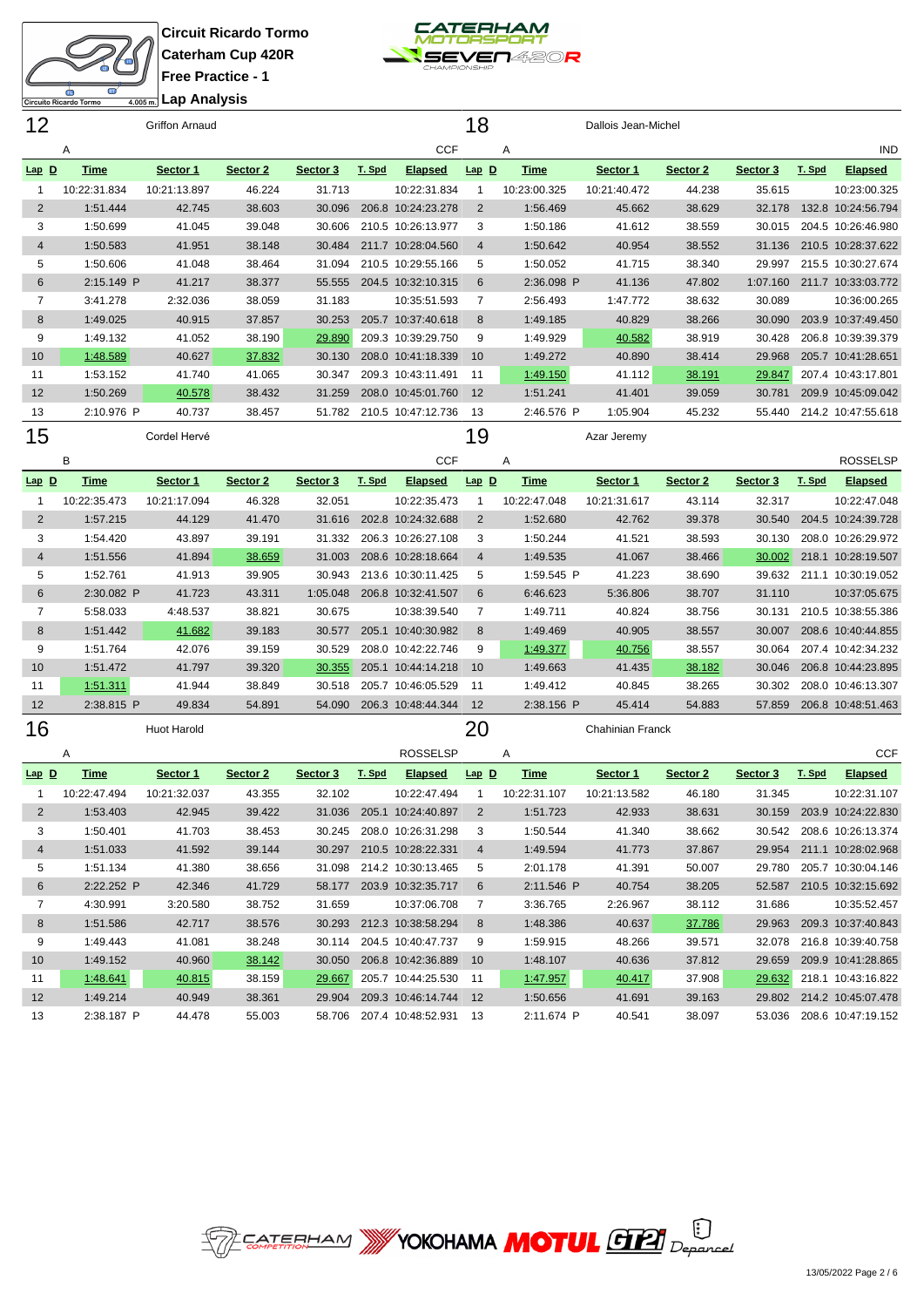



**Lap Analysis**

| Circuito Ricardo Tormo<br>4.005 m.j <b>cup Analysis</b><br>23<br><b>Wehrlen Pascal</b> |              |                   |          |          |        |                    | 26             |              |                           |                  |          |        |                                    |
|----------------------------------------------------------------------------------------|--------------|-------------------|----------|----------|--------|--------------------|----------------|--------------|---------------------------|------------------|----------|--------|------------------------------------|
|                                                                                        |              |                   |          |          |        |                    |                |              | Delaisse François Clement |                  |          |        |                                    |
|                                                                                        | B            |                   |          |          |        | <b>PALM</b>        |                | Α            |                           |                  |          |        | <b>CCF</b>                         |
| $Lap$ D                                                                                | <b>Time</b>  | Sector 1          | Sector 2 | Sector 3 | T. Spd | <b>Elapsed</b>     | $Lap$ $D$      | <b>Time</b>  | Sector 1                  | Sector 2         | Sector 3 | T. Spd | <b>Elapsed</b>                     |
| 1                                                                                      | 10:22:28.682 | 10:21:11.138      | 46.490   | 31.054   |        | 10:22:28.682       | $\mathbf{1}$   | 10:23:09.733 | 10:21:49.535              | 45.585           | 34.613   |        | 10:23:09.733                       |
| $\overline{2}$                                                                         | 1:51.242     | 42.688            | 37.942   | 30.612   |        | 209.9 10:24:19.924 | $\overline{2}$ | 1:57.993     | 44.862                    | 41.181           | 31.950   |        | 205.7 10:25:07.726                 |
| 3                                                                                      | 1:48.928     | 40.811            | 38.022   | 30.095   |        | 213.0 10:26:08.852 | 3              | 1:55.046     | 43.474                    | 40.529           | 31.043   |        | 203.9 10:27:02.772                 |
| $\overline{4}$                                                                         | 1:48.239     | 40.867            | 37.541   | 29.831   |        | 207.4 10:27:57.091 | $\overline{4}$ | 1:53.075     | 42.830                    | 39.153           | 31.092   |        | 205.1 10:28:55.847                 |
| 5                                                                                      | 1:48.381     | 40.475            | 38.046   | 29.860   |        | 210.5 10:29:45.472 | 5              | 1:53.997     | 43.894                    | 39.381           | 30.722   |        | 201.6 10:30:49.844                 |
| 6                                                                                      | 2:03.558 P   | 40.645            | 37.923   | 44.990   |        | 208.0 10:31:49.030 | 6              | 2:27.956 P   | 47.250                    | 44.084           | 56.622   |        | 203.9 10:33:17.800                 |
| $\overline{7}$                                                                         | 3:51.977     | 2:43.790          | 38.117   | 30.070   |        | 10:35:41.007       | 7              | 2:59.003     | 1:48.241                  | 39.218           | 31.544   |        | 10:36:16.803                       |
| 8                                                                                      | 1:48.088     | 40.488            | 37.571   | 30.029   |        | 225.7 10:37:29.095 | 8              | 1:54.545     | 42.974                    | 40.382           | 31.189   |        | 198.3 10:38:11.348                 |
| 9                                                                                      | 1:47.752     | 40.312            | 37.589   | 29.851   |        | 209.9 10:39:16.847 | 9              | 1:53.103     | 42.640                    | 39.740           | 30.723   |        | 191.4 10:40:04.451                 |
| 10                                                                                     | 1:48.243     | 40.572            | 37.763   | 29.908   |        | 213.0 10:41:05.090 | 10             | 1:52.473     | 41.457                    | 40.355           | 30.661   |        | 208.6 10:41:56.924                 |
| 11                                                                                     | 2:07.312     | 48.097            | 49.304   | 29.911   |        | 212.3 10:43:12.402 | 11             | 1:51.953     | 41.951                    | 39.554           | 30.448   |        | 202.8 10:43:48.877                 |
| 12                                                                                     | 1:59.110 P   | 40.161            | 37.738   | 41.211   |        | 209.9 10:45:11.512 | 12             | 1:50.782     | 41.559                    | 38.795           | 30.428   |        | 206.3 10:45:39.659                 |
| 24                                                                                     |              | Noregral Bruno    |          |          |        |                    | 13             | 2:26.445 P   | 42.177                    | 49.739           | 54.529   |        | 206.8 10:48:06.104                 |
|                                                                                        | Α            |                   |          |          |        | <b>PALM</b>        | 29             |              | Moussier Eric             |                  |          |        |                                    |
| $Lap$ $D$                                                                              | <b>Time</b>  | Sector 1          | Sector 2 | Sector 3 | T. Spd | <b>Elapsed</b>     |                | Α            |                           |                  |          |        | <b>CCF</b>                         |
| $\mathbf{1}$                                                                           | 10:22:29.704 | 10:21:12.725      | 46.138   | 30.841   |        | 10:22:29.704 Lap D |                | <b>Time</b>  | Sector 1                  | Sector 2         | Sector 3 | T. Spd | <b>Elapsed</b>                     |
| $\overline{2}$                                                                         | 1:51.338     | 41.916            | 39.440   | 29.982   |        | 213.0 10:24:21.042 | $\mathbf{1}$   | 10:22:15.444 | 10:21:03.730              | 40.757           | 30.957   |        | 10:22:15.444                       |
| 3                                                                                      | 1:58.511     | 41.152            | 46.492   | 30.867   |        | 208.0 10:26:19.553 | $\overline{2}$ | 1:51.577     | 42.621                    | 38.434           | 30.522   |        | 198.8 10:24:07.021                 |
| $\overline{4}$                                                                         | 1:48.979     | 40.765            | 38.232   | 29.982   |        | 205.1 10:28:08.532 | 3              | 1:50.868     | 42.170                    | 38.157           | 30.541   |        | 201.6 10:25:57.889                 |
| 5                                                                                      | 1:50.538     | 40.912            | 37.732   | 31.894   |        | 209.9 10:29:59.070 | $\overline{4}$ | 1:49.172     | 40.899                    | 37.905           | 30.368   |        | 202.2 10:27:47.061                 |
| 6                                                                                      | 2:13.000 P   | 40.386            | 38.471   | 54.143   |        | 206.3 10:32:12.070 | 5              | 1:49.342     | 40.807                    | 38.250           | 30.285   |        | 202.8 10:29:36.403                 |
| $\overline{7}$                                                                         | 3:26.740     | 2:18.957          | 37.965   | 29.818   |        | 10:35:38.810       | 6              | 2:20.924 P   | 42.700                    | 50.904           | 47.320   |        | 203.3 10:31:57.327                 |
| 8                                                                                      | 1:49.335     | 40.399            | 38.715   | 30.221   |        | 205.7 10:37:28.145 | 7              | 3:45.298     | 2:37.019                  | 38.115           | 30.164   |        | 10:35:42.625                       |
| 9                                                                                      | 1:48.228     | 40.275            | 37.939   | 30.014   |        | 205.7 10:39:16.373 | 8              | 1:47.309     | 40.058                    | 37.670           | 29.581   |        | 207.4 10:37:29.934                 |
| 10                                                                                     | 1:50.849     | 42.580            | 38.497   | 29.772   |        | 206.3 10:41:07.222 | 9              | 1:47.344     | 40.315                    |                  | 29.660   |        | 211.1 10:39:17.278                 |
| 11                                                                                     | 1:49.271     | 40.390            | 38.565   | 30.316   |        | 206.8 10:42:56.493 | 10             | 1:55.633 P   | 40.493                    | 37.369<br>37.925 | 37.215   |        |                                    |
| 12                                                                                     | 1:48.273     | 40.255            | 38.180   | 29.838   |        | 204.5 10:44:44.766 | 11             | 4:00.887     | 2:47.218                  | 44.063           | 29.606   |        | 213.6 10:41:12.911<br>10:45:13.798 |
| 13                                                                                     | 1:59.726 P   | 40.387            | 40.062   | 39.277   |        | 205.7 10:46:44.492 | 12             | 2:11.207 P   | 41.258                    | 37.604           | 52.345   |        | 205.1 10:47:25.005                 |
|                                                                                        |              |                   |          |          |        |                    |                |              |                           |                  |          |        |                                    |
| 25                                                                                     |              | Massoutre Olivier |          |          |        |                    | 30             |              | Gachnang Gary             |                  |          |        |                                    |
|                                                                                        | B            |                   |          |          |        | <b>CCF</b>         |                | Α            |                           |                  |          |        | <b>PALM</b>                        |
| $Lap$ $D$                                                                              | Time         | Sector 1          | Sector 2 | Sector 3 | T. Spd | <b>Elapsed</b>     | $Lap$ D        | Time         | Sector 1                  | Sector 2         | Sector 3 | T. Spd | <b>Elapsed</b>                     |
| $\mathbf{1}$                                                                           | 10:22:51.655 | 10:21:30.737      | 47.494   | 33.424   |        | 10:22:51.655       | $\mathbf{1}$   | 10:22:27.222 | 10:21:11.816              | 44.582           | 30.824   |        | 10:22:27.222                       |
| $\overline{2}$                                                                         | 1:55.674     | 45.020            | 39.310   | 31.344   |        | 201.6 10:24:47.329 | $\overline{2}$ | 1:51.183     | 42.937                    | 38.091           |          |        | 30.155 208.6 10:24:18.405          |
| 3                                                                                      | 1:54.088     | 43.492            | 39.403   | 31.193   |        | 204.5 10:26:41.417 | 3              | 1:49.015     | 41.016                    | 37.953           | 30.046   |        | 207.4 10:26:07.420                 |
| 4                                                                                      | 1:58.997     | 42.995            | 42.857   | 33.145   |        | 206.3 10:28:40.414 | 4              | 1:48.840     | 40.825                    | 38.340           | 29.675   |        | 210.5 10:27:56.260                 |
| 5                                                                                      | 1:54.112     | 43.302            | 39.047   | 31.763   |        | 208.6 10:30:34.526 | 5              | 1:49.610     | 40.708                    | 38.621           | 30.281   |        | 209.9 10:29:45.870                 |
| 6                                                                                      | 2:36.463 P   | 41.971            | 43.852   | 1:10.640 |        | 205.1 10:33:10.989 | 6              | 2:00.603 P   | 40.635                    | 38.356           | 41.612   |        | 212.3 10:31:46.473                 |
| 7                                                                                      | 2:51.027     | 1:40.421          | 39.345   | 31.261   |        | 10:36:02.016       | 7              | 3:50.213     | 2:42.231                  | 38.023           | 29.959   |        | 10:35:36.686                       |
| 8                                                                                      | 1:52.939     | 42.263            | 39.762   | 30.914   |        | 206.3 10:37:54.955 | 8              | 1:47.660     | 40.309                    | 37.758           | 29.593   |        | 210.5 10:37:24.346                 |
| 9                                                                                      | 2:03.455     | 41.871            | 50.246   | 31.338   |        | 208.6 10:39:58.410 | 9              | 1:47.685     | <u>40.141</u>             | 37.544           | 30.000   |        | 211.1 10:39:12.031                 |
| 10                                                                                     | 1:52.402     | 41.921            | 39.203   | 31.278   |        | 205.7 10:41:50.812 | 10             | 1:49.558     | 41.242                    | 38.330           | 29.986   |        | 209.9 10:41:01.589                 |
| 11                                                                                     | 1:55.603     | 42.381            | 41.647   | 31.575   |        | 204.5 10:43:46.415 | 11             | 1:49.156     | 40.887                    | 37.998           | 30.271   |        | 202.2 10:42:50.745                 |
| 12                                                                                     | 1:51.351     | 41.624            | 38.992   | 30.735   |        | 206.3 10:45:37.766 | 12             | 1:49.106     | 40.615                    | 38.741           | 29.750   |        | 200.5 10:44:39.851                 |
| 13                                                                                     | 2:25.719 P   | 41.848            | 45.600   | 58.271   |        | 206.8 10:48:03.485 | - 13           | 1:47.618     | 40.231                    | 37.870           | 29.517   |        | 206.8 10:46:27.469                 |
|                                                                                        |              |                   |          |          |        |                    | 14             | 2:26.571 P   | 42.446                    | 44.924           |          |        | 59.201 193.0 10:48:54.040          |

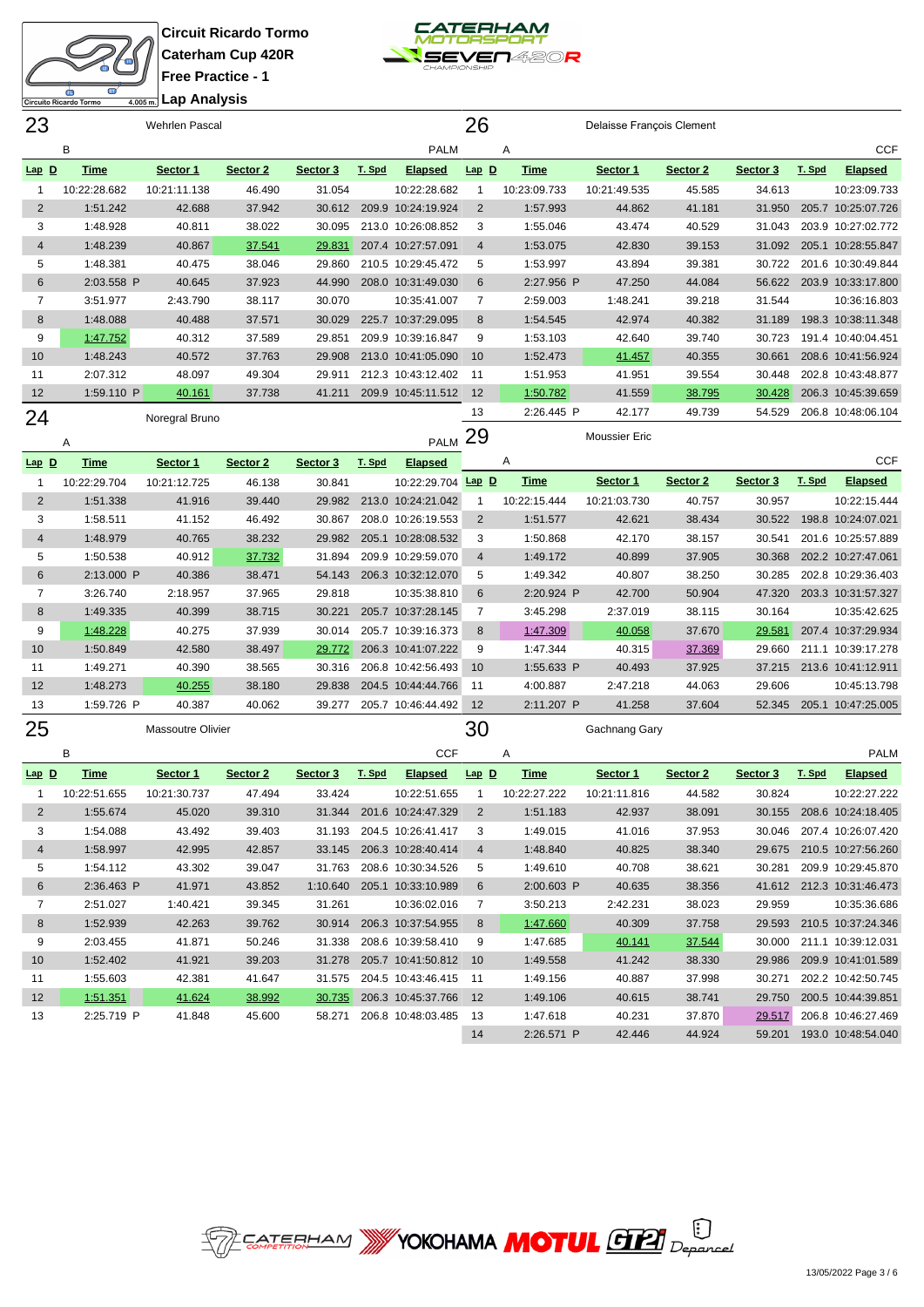



**Lap Analysis**

|                | Circuito Ricardo Tormo<br>4.005 m.  ∟aµ Anarysis<br>32<br>Mignatelli Jean-Pierre |                      |          |          |        |                              | 40<br>Labescat Franck |              |  |                |          |          |        |                           |
|----------------|----------------------------------------------------------------------------------|----------------------|----------|----------|--------|------------------------------|-----------------------|--------------|--|----------------|----------|----------|--------|---------------------------|
|                |                                                                                  |                      |          |          |        |                              |                       |              |  |                |          |          |        |                           |
|                | B                                                                                |                      |          |          |        | <b>CCF</b>                   |                       | Α            |  |                |          |          |        | <b>CCF</b>                |
| $Lap$ $D$      | <b>Time</b>                                                                      | Sector 1             | Sector 2 | Sector 3 | T. Spd | <b>Elapsed</b>               | $Lap$ D               | <b>Time</b>  |  | Sector 1       | Sector 2 | Sector 3 | T. Spd | <b>Elapsed</b>            |
| $\mathbf{1}$   | 10:22:54.283                                                                     | 10:21:33.818         | 46.460   | 34.005   |        | 10:22:54.283                 | $\mathbf{1}$          | 10:23:07.708 |  | 10:21:51.033   | 43.441   | 33.234   |        | 10:23:07.708              |
| $\overline{2}$ | 1:56.375                                                                         | 44.153               | 40.785   | 31.437   |        | 176.9 10:24:50.658           | 2                     | 1:52.200     |  | 42.762         | 38.512   | 30.926   |        | 199.4 10:24:59.908        |
| 3              | 1:53.148                                                                         | 42.501               | 39.112   | 31.535   |        | 211.7 10:26:43.806           | 3                     | 1:50.517     |  | 41.681         | 38.533   | 30.303   |        | 206.3 10:26:50.425        |
| 4              | 1:55.237                                                                         | 42.176               | 40.026   | 33.035   |        | 206.3 10:28:39.043           | $\overline{4}$        | 1:50.150     |  | 40.995         | 38.474   | 30.681   |        | 206.8 10:28:40.575        |
| 5              | 1:56.924                                                                         | 41.893               | 39.039   | 35.992   |        | 207.4 10:30:35.967           | 5                     | 2:00.339     |  | 42.611         | 46.479   | 31.249   |        | 214.9 10:30:40.914        |
| 6              | 2:22.011 P                                                                       | 41.979               | 39.763   | 1:00.269 |        | 200.5 10:32:57.978           | 6                     | 2:25.386 P   |  | 41.047         | 39.196   | 1:05.143 |        | 204.5 10:33:06.300        |
| 7              | 4:10.011                                                                         | 2:52.154             | 39.639   | 38.218   |        | 10:37:07.989                 | $\overline{7}$        | 4:02.393     |  | 2:53.939       | 38.113   | 30.341   |        | 10:37:08.693              |
| 8              | 1:54.485                                                                         | 43.018               | 39.524   | 31.943   |        | 206.8 10:39:02.474           | 8                     | 1:58.722     |  | 45.802         | 40.131   | 32.789   |        | 211.1 10:39:07.415        |
| 9              | 2:32.796                                                                         | 43.280               | 1:16.101 | 33.415   |        | 205.7 10:41:35.270           | 9                     | 2:01.229     |  | 40.965         | 50.503   | 29.761   |        | 205.1 10:41:08.644        |
| 10             | 1:52.062                                                                         | 41.767               | 39.006   | 31.289   |        | 207.4 10:43:27.332           | 10                    | 1:48.939     |  | 40.763         | 38.253   | 29.923   |        | 208.6 10:42:57.583        |
| 11             | 1:51.053                                                                         | 41.554               | 38.879   | 30.620   |        | 202.8 10:45:18.385           | 11                    | 1:48.507     |  | 40.440         | 38.266   | 29.801   |        | 216.8 10:44:46.090        |
| 12             | 2:15.591 P                                                                       | 42.676               | 39.221   | 53.694   |        | 205.1 10:47:33.976           | 12                    | 1:55.986 P   |  | 40.298         | 38.156   | 37.532   |        | 208.6 10:46:42.076        |
| 35             |                                                                                  | Gassin Bastien       |          |          |        |                              | 41                    |              |  | Meignan Pascal |          |          |        |                           |
|                | Α                                                                                |                      |          |          |        | <b>ST ELOI</b>               |                       | B            |  |                |          |          |        | <b>ST ELOI</b>            |
| $Lap$ $D$      | <b>Time</b>                                                                      | Sector 1             | Sector 2 | Sector 3 | T. Spd | <b>Elapsed</b>               | $Lap$ $D$             | <b>Time</b>  |  | Sector 1       | Sector 2 | Sector 3 | T. Spd | <b>Elapsed</b>            |
| 1              | 10:22:39.655                                                                     | 10:21:23.946         | 43.000   | 32.709   |        | 10:22:39.655                 | -1                    | 10:22:38.196 |  | 10:21:19.592   | 45.003   | 33.601   |        | 10:22:38.196              |
| 2              | 1:54.873                                                                         | 42.408               | 40.473   | 31.992   |        | 206.8 10:24:34.528           | 2                     | 1:53.877     |  | 42.711         | 39.639   | 31.527   |        | 204.5 10:24:32.073        |
| 3              | 1:50.421                                                                         | 41.339               | 38.422   | 30.660   |        | 211.7 10:26:24.949           | 3                     | 1:52.530     |  | 42.231         | 39.047   | 31.252   |        | 203.3 10:26:24.603        |
| 4              | 1:48.973                                                                         | 41.196               | 38.020   | 29.757   |        | 208.0 10:28:13.922           | $\overline{4}$        | 1:51.591     |  | 42.295         | 38.515   | 30.781   |        | 205.1 10:28:16.194        |
| 5              | 1:49.179                                                                         | 41.112               | 38.220   | 29.847   |        | 201.6 10:30:03.101           | 5                     | 1:51.037     |  | 41.805         | 38.724   | 30.508   |        | 207.4 10:30:07.231        |
| 6              | 2:10.797 P                                                                       | 40.674               | 37.927   | 52.196   |        | 205.1 10:32:13.898           | 6                     | 2:16.338 P   |  | 41.502         | 38.953   | 55.883   |        | 206.8 10:32:23.569        |
| $\overline{7}$ | 3:25.459                                                                         | 2:17.862             | 37.765   | 29.832   |        | 10:35:39.357                 | 7                     | 3:21.317     |  | 2:12.222       | 38.785   | 30.310   |        | 10:35:44.886              |
| 8              | 2:07.842                                                                         | 40.412               | 57.501   | 29.929   |        | 10:37:47.199                 | 8                     | 1:51.084     |  | 41.496         | 39.229   | 30.359   |        | 207.4 10:37:35.970        |
| 9              | 1:49.001                                                                         | 41.171               | 37.862   | 29.968   |        | 203.9 10:39:36.200           | 9                     | 1:50.972     |  | 41.409         | 38.685   | 30.878   |        | 210.5 10:39:26.942        |
| 10             | 1:48.514                                                                         | 40.634               | 37.885   | 29.995   |        | 205.7 10:41:24.714           | 10                    | 1:49.924     |  | 41.214         | 38.477   | 30.233   |        | 215.5 10:41:16.866        |
| 11             | 1:50.068                                                                         | 41.493               | 38.151   | 30.424   |        | 210.5 10:43:14.782           | -11                   | 1:51.671     |  | 41.578         | 39.300   | 30.793   |        | 210.5 10:43:08.537        |
| 12             | 1:48.694                                                                         | 40.736               | 37.807   | 30.151   |        | 204.5 10:45:03.476           | 12                    | 1:52.260     |  | 41.611         | 39.276   | 31.373   |        | 205.1 10:45:00.797        |
| 13             | 2:07.643 P                                                                       | 40.292               | 37.559   | 49.792   |        | 206.3 10:47:11.119           | -13                   | 2:09.177 P   |  | 41.227         | 38.545   | 49.405   |        | 211.7 10:47:09.974        |
| 38             |                                                                                  | <b>Boueix Claude</b> |          |          |        |                              | 44                    |              |  | Girardot Alain |          |          |        |                           |
|                | В                                                                                |                      |          |          |        | DOG RACING                   |                       | в            |  |                |          |          |        | <b>CCF</b>                |
| $Lap$ D        | <b>Time</b>                                                                      | Sector 1             | Sector 2 | Sector 3 | T. Spd | <b>Elapsed</b>               | $Lap$ $D$             | <b>Time</b>  |  | Sector 1       | Sector 2 | Sector 3 | T. Spd | <b>Elapsed</b>            |
| 1              | 10:23:08.728                                                                     | 10:21:48.485         | 44.776   | 35.467   |        | 10:23:08.728                 | 1                     | 10:24:39.838 |  | 10:23:19.439   | 46.453   | 33.946   |        | 10:24:39.838              |
| $\overline{2}$ | 2:00.491                                                                         | 44.999               | 41.172   |          |        | 34.320 202.8 10:25:09.219    | $\overline{2}$        | 1:54.018     |  | 43.953         | 39.623   |          |        | 30.442 196.7 10:26:33.856 |
| 3              | 1:59.630                                                                         | 45.815               | 40.716   | 33.099   |        | 202.8 10:27:08.849           | 3                     | 1:49.400     |  | 41.351         | 38.226   | 29.823   |        | 208.0 10:28:23.256        |
| 4              | 2:02.978                                                                         | 44.853               | 41.621   | 36.504   |        | 200.5 10:29:11.827           | $\overline{4}$        | 1:50.143     |  | 41.542         | 38.102   | 30.499   |        | 212.3 10:30:13.399        |
| 5              | 2:02.696                                                                         | 50.898               | 39.993   | 31.805   |        | 130.9 10:31:14.523           | 5                     | 2:12.851 P   |  | 41.132         | 38.911   |          |        | 52.808 209.9 10:32:26.250 |
| 6              | 2:29.471 P                                                                       | 52.075               | 42.571   | 54.825   |        | 151.8 10:33:43.994           | 6                     | 3:26.260     |  | 2:17.896       | 38.123   | 30.241   |        | 10:35:52.510              |
| $\overline{7}$ | 3:22.303                                                                         | 2:01.219             | 42.777   | 38.307   |        | 10:37:06.297                 | 7                     | 1:48.958     |  |                | 2:27.382 | 29.940   |        | 206.3 10:37:41.468        |
| 8              | 1:55.030                                                                         | 44.282               | 39.394   | 31.354   |        | 203.3 10:39:01.327           | 8                     | 1:48.886     |  | 40.967         | 37.990   | 29.929   |        | 213.6 10:39:30.354        |
| 9              | 2:14.390                                                                         | 45.098               | 56.735   | 32.557   |        | 201.1 10:41:15.717           | - 9                   | 1:49.207     |  | 41.025         | 37.966   |          |        | 30.216 211.7 10:41:19.561 |
| 10             | 1:59.028                                                                         | 45.287               | 42.123   |          |        | 31.618 198.8 10:43:14.745 10 |                       | 1:49.586     |  | 40.938         | 38.596   |          |        | 30.052 209.9 10:43:09.147 |
| 11             | 1:54.510                                                                         | 43.569               | 39.029   |          |        | 31.912 200.5 10:45:09.255 11 |                       | 1:51.286     |  | 41.596         | 38.821   |          |        | 30.869 211.1 10:45:00.433 |
| 12             | 2:14.756 P                                                                       | 42.797               | 39.458   |          |        | 52.501 202.8 10:47:24.011 12 |                       | 2:06.919 P   |  | 41.050         | 38.064   |          |        | 47.805 204.5 10:47:07.352 |

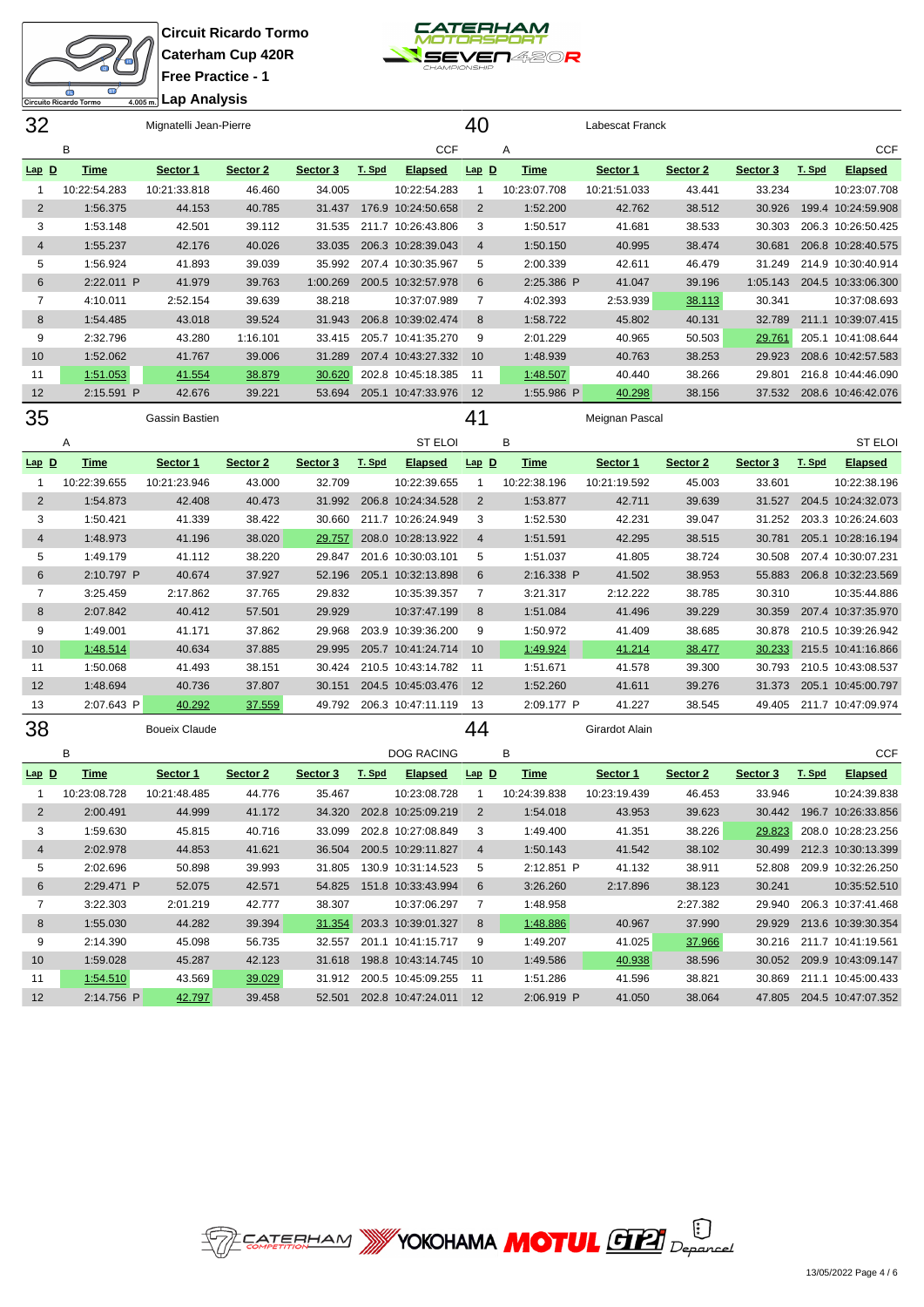



|                | SD<br>Ф<br>Circuito Ricardo Tormo | 4.005m Lap Analysis      |                  |                  |        |                                          |                     |                        |                        |                  |                  |        |                                          |
|----------------|-----------------------------------|--------------------------|------------------|------------------|--------|------------------------------------------|---------------------|------------------------|------------------------|------------------|------------------|--------|------------------------------------------|
| 52             |                                   | Leguem David             |                  |                  |        |                                          | 68                  |                        | Antoni Christophe      |                  |                  |        |                                          |
|                | Α                                 |                          |                  |                  |        | <b>ST ELOI</b>                           |                     | Α                      |                        |                  |                  |        | IND                                      |
| Lap D          | <b>Time</b>                       | Sector 1                 | Sector 2         | Sector 3         | T. Spd | <b>Elapsed</b>                           | $Lap$ $D$           | <b>Time</b>            | Sector 1               | Sector 2         | Sector 3         | T. Spd | <b>Elapsed</b>                           |
| 1              | 10:22:48.970                      | 10:21:32.258             | 44.590           | 32.122           |        | 10:22:48.970                             | -1                  | 10:22:38.788           | 10:21:18.478           | 47.657           | 32.653           |        | 10:22:38.788                             |
| $\overline{2}$ | 1:52.824                          | 42.302                   | 39.469           | 31.053           |        | 208.6 10:24:41.794                       | $\overline{2}$      | 1:55.466               | 43.004                 | 40.400           | 32.062           |        | 206.8 10:24:34.254                       |
| 3              | 1:50.139                          | 41.768                   | 38.237           | 30.134           |        | 209.9 10:26:31.933                       | 3                   | 1:53.470               | 43.077                 | 38.948           | 31.445           |        | 205.1 10:26:27.724                       |
| $\overline{4}$ | 1:50.184                          | 41.166                   | 38.623           | 30.395           |        | 211.1 10:28:22.117                       | $\overline{4}$      | 1:52.125               | 42.565                 | 38.828           | 30.732           |        | 209.9 10:28:19.849                       |
| 5              | 1:50.451                          | 40.879                   | 38.684           | 30.888           |        | 213.6 10:30:12.568                       | 5                   | 1:51.993               | 41.542                 | 39.460           | 30.991           |        | 210.5 10:30:11.842                       |
| 6              | 2:19.779 P                        | 41.174                   | 39.592           | 59.013           |        | 209.9 10:32:32.347                       | 6                   | 2:31.476 P             | 41.702                 | 43.233           | 1:06.541         |        | 210.5 10:32:43.318                       |
| 7              | 3:12.889                          | 2:04.230                 | 38.364           | 30.295           |        | 10:35:45.236                             | $\overline{7}$      | 3:13.684               | 2:03.326               | 39.714           | 30.644           |        | 10:35:57.002                             |
| 8              | 1:49.865                          | 41.476                   | 38.300           | 30.089           |        | 213.0 10:37:35.101                       | 8                   | 1:52.540               | 42.311                 | 39.179           | 31.050           |        | 202.2 10:37:49.542                       |
| 9              | 1:48.710                          | 40.867                   | 37.893           | 29.950           |        | 205.1 10:39:23.811                       | 9                   | 1:51.179               | 41.676                 | 38.779           | 30.724           |        | 203.9 10:39:40.721                       |
| 10             | 1:49.386                          | 40.689                   | 38.659           | 30.038           |        | 204.5 10:41:13.197                       | 10                  | 1:51.894               | 41.866                 | 39.331           | 30.697           |        | 207.4 10:41:32.615                       |
| 11             | 1:48.258                          | 40.540                   | 37.864           | 29.854           |        | 205.7 10:43:01.455                       | 11                  | 1:51.933               | 41.839                 | 39.379           | 30.715           |        | 202.8 10:43:24.548                       |
| 12             | 1:47.952                          | 40.578                   | 37.730           | 29.644           |        | 205.1 10:44:49.407                       | 12                  | 1:51.065               | 41.821                 | 38.849           | 30.395           |        | 202.8 10:45:15.613                       |
| 13             | 1:58.936 P                        | 40.573                   | 37.952           | 40.411           |        | 209.3 10:46:48.343                       | 13                  | 2:23.341 P             | 42.464                 | 51.723           | 49.154           |        | 209.3 10:47:38.954                       |
| 59             |                                   | Clay Tristan             |                  |                  |        |                                          | 69                  |                        | Quetaud Philippe       |                  |                  |        |                                          |
|                | Α                                 |                          |                  |                  |        | <b>CCF</b>                               |                     | Α                      |                        |                  |                  |        | <b>CCF</b>                               |
| $Lap$ $D$      | <b>Time</b>                       | Sector 1                 | Sector 2         | Sector 3         | T. Spd | Elapsed                                  | $Lap$ $D$           | <b>Time</b>            | Sector 1               | Sector 2         | Sector 3         | T. Spd | <b>Elapsed</b>                           |
| 1              | 10:22:29.585                      | 10:21:11.912             | 46.318           | 31.355           |        | 10:22:29.585                             | -1                  | 10:22:52.793           | 10:21:31.195           | 47.911           | 33.687           |        | 10:22:52.793                             |
| $\overline{2}$ | 1:52.459                          | 43.102                   | 38.868           | 30.489           |        | 203.3 10:24:22.044                       | 2                   | 1:55.992               | 44.413                 | 39.768           | 31.811           |        | 196.7 10:24:48.785                       |
| 3              | 1:50.879                          | 41.675                   | 38.822           | 30.382           |        | 207.4 10:26:12.923                       | 3                   | 1:53.404               | 42.974                 | 39.440           | 30.990           |        | 208.0 10:26:42.189                       |
| $\overline{4}$ | 1:50.875                          | 42.652                   | 38.025           | 30.198           |        | 203.9 10:28:03.798                       | $\overline{4}$      | 1:53.389               | 42.502                 | 39.889           | 30.998           |        | 210.5 10:28:35.578                       |
| 5              | 1:51.891                          | 41.414                   | 39.457           | 31.020           |        | 208.0 10:29:55.689                       | 5                   | 1:51.647               | 41.649                 | 39.085           | 30.913           |        | 203.9 10:30:27.225                       |
| 6              | 2:06.708 P                        | 41.112                   | 38.226           | 47.370           |        | 208.0 10:32:02.397                       | 6                   | 2:33.724 P             | 41.295                 | 47.500           | 1:04.929         |        | 203.9 10:33:00.949                       |
| 7              | 3:45.028                          | 2:36.816                 | 38.002           | 30.210           |        | 10:35:47.425                             | 7                   | 3:20.602               | 2:11.443               | 38.886           | 30.273           |        | 10:36:21.551                             |
| 8              | 1:49.740                          | 41.175                   | 38.253           | 30.312           |        | 205.1 10:37:37.165                       | 8                   | 1:51.609               | 40.803                 | 40.116           | 30.690           |        | 206.3 10:38:13.160                       |
| 9              | 1:49.543                          | 40.860                   | 38.171           | 30.512           |        | 206.8 10:39:26.708                       | 9                   | 1:50.110               | 41.076                 | 38.351           | 30.683           |        | 207.4 10:40:03.270                       |
| 10             | 1:48.970                          | 40.890                   | 37.982           | 30.098           |        | 205.7 10:41:15.678                       | 10                  | 1:50.412               | 41.305                 | 38.765           | 30.342           |        | 211.1 10:41:53.682                       |
| 11<br>12       | 1:49.218<br>1:49.438              | 40.609<br>40.816         | 38.427<br>38.274 | 30.182<br>30.348 |        | 205.1 10:43:04.896<br>203.9 10:44:54.334 | 11<br>12            | 1:51.082<br>1:49.882   | 41.115<br>41.114       | 38.764<br>38.411 | 31.203<br>30.357 |        | 204.5 10:43:44.764<br>202.2 10:45:34.646 |
| 13             | 2:06.736 P                        | 40.803                   | 38.167           | 47.766           |        | 204.5 10:47:01.070                       | 13                  | 2:25.052 P             | 40.833                 | 48.936           | 55.283           |        | 203.3 10:47:59.698                       |
|                |                                   |                          |                  |                  |        |                                          |                     |                        |                        |                  |                  |        |                                          |
| 60             |                                   | <b>Chatelain Francis</b> |                  |                  |        |                                          | 74                  |                        | Gossiaux Jean-Philippe |                  |                  |        |                                          |
|                | в                                 |                          |                  |                  |        | <b>PALM</b>                              |                     | Α                      |                        |                  |                  |        | <b>ST ELOI</b>                           |
| <u>Lap D</u>   | <b>Time</b>                       | Sector 1                 | Sector 2         | Sector 3         | T. Spd | <b>Elapsed</b>                           | $Lap$ $D$           | <u>Time</u>            | Sector 1               | Sector 2         | Sector 3         | T. Spd | <b>Elapsed</b>                           |
| 1              | 10:22:28.208                      | 10:21:08.342             | 48.812           | 31.054           |        | 10:22:28.208                             | $\mathbf{1}$        | 10:22:32.983           | 10:21:15.145           | 46.305           | 31.533           |        | 10:22:32.983                             |
| $\overline{c}$ | 1:51.343                          | 42.647                   | 38.313           | 30.383           |        | 206.3 10:24:19.551                       | $\overline{2}$      | 1:52.231               | 42.749                 | 38.935           | 30.547           |        | 203.9 10:24:25.214                       |
| 3              | 1:50.209                          | 42.000                   | 38.172           | 30.037           |        | 207.4 10:26:09.760                       | 3                   | 1:51.069               | 41.696                 | 38.718           | 30.655           |        | 203.3 10:26:16.283                       |
| $\overline{4}$ | 1:49.792                          | 41.207                   | 38.365           | 30.220           |        | 208.6 10:27:59.552                       | $\overline{4}$      | 1:51.499               | 41.325                 | 39.490           | 30.684           |        | 203.3 10:28:07.782                       |
| 63             |                                   | Allaire Frédéric         |                  |                  |        |                                          | 5                   | 1:53.887               | 41.444                 | 38.591           | 33.852           |        | 206.3 10:30:01.669<br>201.1 10:32:20.170 |
|                | Α                                 |                          |                  |                  |        | <b>ST ELOI</b>                           | 6<br>$\overline{7}$ | 2:18.501 P<br>3:33.984 | 41.736<br>2:24.692     | 38.863<br>38.515 | 57.902<br>30.777 |        | 10:35:54.154                             |
| Lap D          | <b>Time</b>                       | Sector 1                 | Sector 2         | Sector 3         | T. Spd | <b>Elapsed</b>                           | $\bf 8$             | 1:49.379               | 40.982                 | 37.995           | 30.402           |        | 203.3 10:37:43.533                       |
| 1              | 10:22:39.402                      | 10:21:18.020             | 47.781           | 33.601           |        | 10:22:39.402                             | 9                   | 1:50.699               | 41.669                 | 38.441           | 30.589           |        | 204.5 10:39:34.232                       |
| $\overline{c}$ | 1:55.329                          | 44.141                   | 40.035           | 31.153           |        | 198.3 10:24:34.731                       | 10                  | 1:51.757               | 41.914                 | 39.306           | 30.537           |        | 202.8 10:41:25.989                       |
| 3              | 1:53.197                          | 42.768                   | 39.031           | 31.398           |        | 199.4 10:26:27.928                       | 11                  | 1:49.520               | 41.043                 | 38.332           | 30.145           |        | 205.1 10:43:15.509                       |
| 4              | 1:50.287                          | 41.501                   | 38.578           | 30.208           |        | 216.8 10:28:18.215                       | 12                  | 1:50.019               | 41.700                 | 38.315           | 30.004           |        | 209.3 10:45:05.528                       |
| 5              | 1:50.730                          | 41.552                   | 38.631           | 30.547           |        | 208.0 10:30:08.945                       | 13                  | 2:11.716 P             | 41.219                 | 38.925           |                  |        | 51.572 203.9 10:47:17.244                |
| 6              | 2:20.269 P                        | 41.522                   | 41.409           | 57.338           |        | 213.6 10:32:29.214                       |                     |                        |                        |                  |                  |        |                                          |
| 7              | 3:33.656                          | 2:24.643                 | 38.814           | 30.199           |        | 10:36:02.870                             |                     |                        |                        |                  |                  |        |                                          |
| 8              | 1:50.981                          | 41.645                   | 39.054           | 30.282           |        | 210.5 10:37:53.851                       |                     |                        |                        |                  |                  |        |                                          |
| 9              | 1:50.025                          | 41.244                   | 38.635           | 30.146           |        | 205.7 10:39:43.876                       |                     |                        |                        |                  |                  |        |                                          |
| 10             | 1:50.646                          | 41.400                   | 38.707           | 30.539           |        | 206.3 10:41:34.522                       |                     |                        |                        |                  |                  |        |                                          |
| 11             | 1:50.394                          | 41.299                   | 38.862           | 30.233           |        | 205.1 10:43:24.916                       |                     |                        |                        |                  |                  |        |                                          |
| 12             | 1:50.967                          | 41.674                   | 39.177           | 30.116           |        | 210.5 10:45:15.883                       |                     |                        |                        |                  |                  |        |                                          |
| 13             | 2:14.415 P                        | 41.262                   | 38.813           |                  |        | 54.340 214.9 10:47:30.298                |                     |                        |                        |                  |                  |        |                                          |

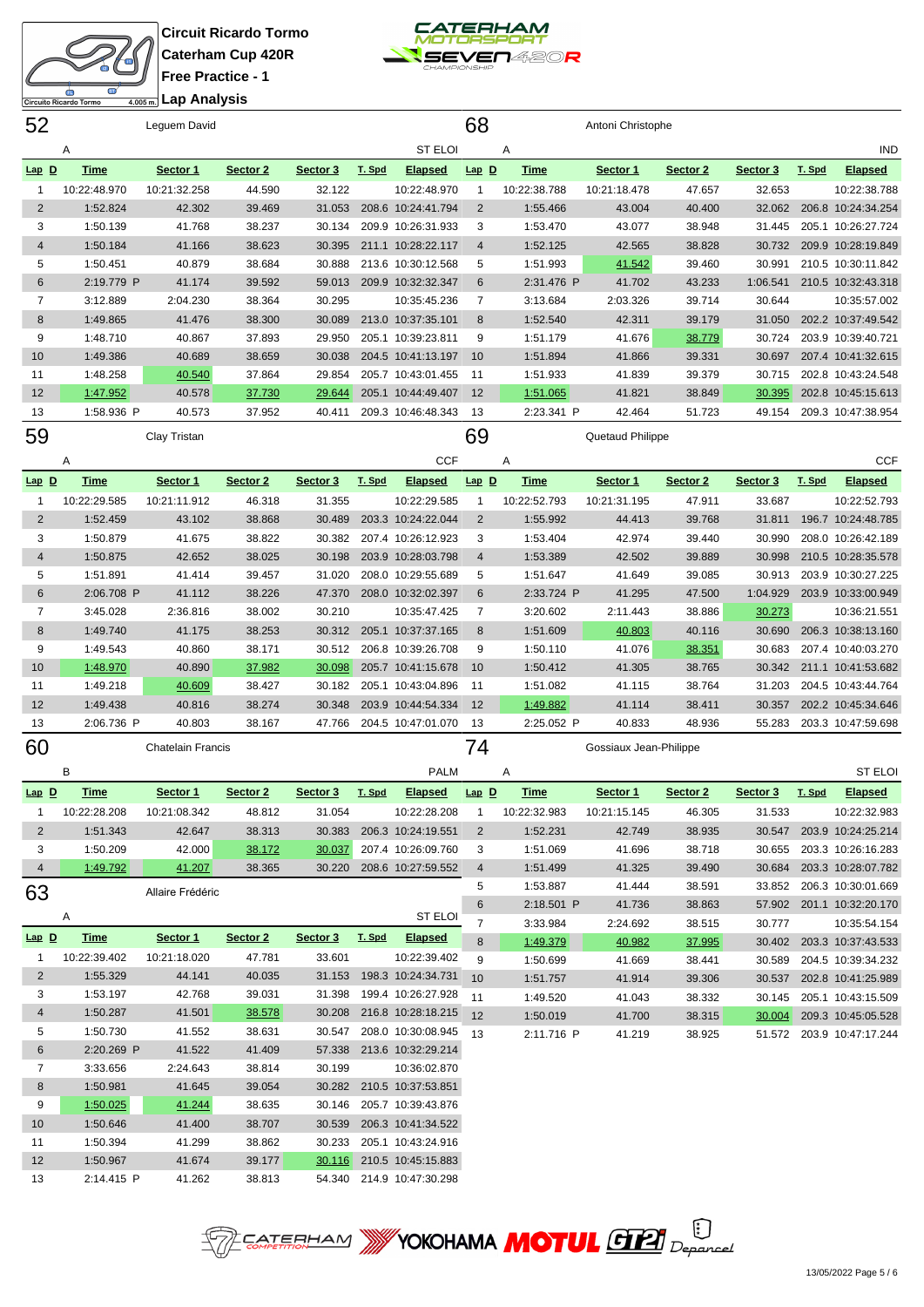



**Lap Analysis**

| 75             | Circuito Ricardo Tormo | 4.005 m.j ⊑ap Ariaiyəiə<br>Pinto Alexandre |          |          |        |                                 | 92             |              | Loi Olivier           |          |          |        |                             |
|----------------|------------------------|--------------------------------------------|----------|----------|--------|---------------------------------|----------------|--------------|-----------------------|----------|----------|--------|-----------------------------|
|                |                        |                                            |          |          |        |                                 |                |              |                       |          |          |        |                             |
|                | Α                      |                                            |          |          |        | ST ELOI                         |                | Α            |                       |          |          |        | <b>ST ELOI</b>              |
| <u>Lap D</u>   | <b>Time</b>            | Sector 1                                   | Sector 2 | Sector 3 | T. Spd | <b>Elapsed</b>                  | $Lap$ D        | <b>Time</b>  | Sector 1              | Sector 2 | Sector 3 | T. Spd | <b>Elapsed</b>              |
| $\mathbf{1}$   | 10:22:33.756           | 10:21:18.634                               | 43.607   | 31.515   |        | 10:22:33.756                    | $\overline{1}$ | 10:22:37.337 | 10:21:20.514          | 44.716   | 32.107   |        | 10:22:37.337                |
| $\overline{2}$ | 1:52.307               | 43.339                                     | 38.585   | 30.383   |        | 208.0 10:24:26.063              | $\overline{2}$ | 1:54.855     | 42.523                | 39.289   | 33.043   |        | 202.8 10:24:32.192          |
| 3              | 1:50.572               | 41.773                                     | 38.255   | 30.544   |        | 208.6 10:26:16.635              | 3              | 1:53.342     | 42.924                | 38.661   | 31.757   |        | 202.8 10:26:25.534          |
| 4              | 1:50.397               | 41.723                                     | 38.436   | 30.238   |        | 213.6 10:28:07.032              | $\overline{4}$ | 1:51.567     | 42.201                | 38.910   | 30.456   |        | 209.3 10:28:17.101          |
| 5              | 1:49.948               | 41.328                                     | 38.313   | 30.307   |        | 205.7 10:29:56.980              | 5              | 1:51.633     | 42.015                | 38.743   | 30.875   |        | 207.4 10:30:08.734          |
| 6              | 2:07.438 P             | 41.305                                     | 38.410   | 47.723   |        | 209.3 10:32:04.418              | 6              | 2:22.139 P   | 42.376                | 41.606   | 58.157   |        | 206.8 10:32:30.873          |
| $\overline{7}$ | 3:46.031               | 2:37.133                                   | 38.447   | 30.451   |        | 10:35:50.449                    | 7              | 3:23.659     | 2:14.308              | 38.576   | 30.775   |        | 10:35:54.532                |
| 8              | 1:48.818               | 40.944                                     | 38.014   | 29.860   |        | 205.7 10:37:39.267              | 8              | 1:49.940     | 41.289                | 38.386   | 30.265   |        | 207.4 10:37:44.472          |
| 9              | 1:48.879               | 40.957                                     | 37.990   | 29.932   |        | 206.8 10:39:28.146              | 9              | 1:50.041     | 41.366                | 38.460   | 30.215   |        | 208.0 10:39:34.513          |
| 10             | 1:49.011               | 40.621                                     | 38.224   | 30.166   |        | 209.9 10:41:17.157              | 10             | 1:49.828     | 41.159                | 38.086   | 30.583   |        | 214.2 10:41:24.341          |
| 11             | 2:13.285 P             | 42.630                                     | 52.590   | 38.065   |        | 214.9 10:43:30.442              | -11            | 1:51.717     | 41.699                | 39.483   | 30.535   |        | 204.5 10:43:16.058          |
| 12             | 3:57.833 P             | 2:24.423                                   | 38.430   | 54.980   |        | 10:47:28.275                    | 12             | 1:52.624     | 42.935                | 39.160   | 30.529   |        | 214.2 10:45:08.682          |
| 76             |                        | Gossiaux Philippe                          |          |          |        |                                 | 13             | 2:11.739 P   | 41.714                | 38.182   | 51.843   |        | 207.4 10:47:20.421          |
|                | B                      |                                            |          |          |        | ST ELOI                         | 98             |              | <b>Guerin Olivier</b> |          |          |        |                             |
| Lap D          | <b>Time</b>            | Sector 1                                   | Sector 2 | Sector 3 | T. Spd | <b>Elapsed</b>                  |                | Α            |                       |          |          |        | <b>CCF</b>                  |
| 1              | 10:22:40.243           | 10:21:21.568                               | 45.020   | 33.655   |        | 10:22:40.243 Lap D              |                | <b>Time</b>  | Sector 1              | Sector 2 | Sector 3 | T. Spd | <b>Elapsed</b>              |
| $\overline{2}$ | 1:55.700               | 43.961                                     | 39.888   | 31.851   |        | 193.0 10:24:35.943              | $\mathbf{1}$   | 10:22:38.233 | 10:21:19.143          | 45.091   | 33.999   |        | 10:22:38.233                |
| 3              | 1:53.742               | 43.255                                     | 39.033   | 31.454   |        | 209.3 10:26:29.685              | $\overline{2}$ | 1:57.173     | 44.969                | 40.024   | 32.180   |        | 197.8 10:24:35.406          |
| 4              | 1:52.083               | 42.726                                     | 38.594   | 30.763   |        | 203.9 10:28:21.768              | 3              | 1:53.439     | 43.298                | 39.031   | 31.110   |        | 212.3 10:26:28.845          |
| 5              | 1:54.121               | 44.104                                     | 38.958   | 31.059   |        | 201.6 10:30:15.889              | $\overline{4}$ | 1:51.406     | 42.476                | 38.817   | 30.113   |        | 210.5 10:28:20.251          |
| 6              | 2:34.187 P             | 42.324                                     | 43.145   | 1:08.718 |        | 205.1 10:32:50.076              | 5              | 1:52.856     | 41.702                | 39.441   | 31.713   |        | 214.2 10:30:13.107          |
| 7              | 3:53.288               | 2:41.708                                   | 40.635   | 30.945   |        | 10:36:43.364                    | 6              | 2:21.497 P   | 42.173                | 41.415   | 57.909   |        | 211.1 10:32:34.604          |
| 8              | 1:53.139               | 42.385                                     | 39.346   | 31.408   |        | 209.9 10:38:36.503              | 7              | 3:44.033     | 2:34.279              | 38.872   | 30.882   |        | 10:36:18.637                |
| 9              | 1:53.439               | 42.656                                     | 39.780   | 31.003   |        | 205.1 10:40:29.942              | 8              | 1:52.370     | 41.833                | 39.036   | 31.501   |        | 206.8 10:38:11.007          |
| 10             | 1:53.776               | 42.484                                     | 40.533   | 30.759   |        | 200.5 10:42:23.718              | 9              | 1:51.918     | 41.775                | 39.357   | 30.786   |        | 203.9 10:40:02.925          |
| 11             | 1:51.485               | 41.753                                     | 38.866   | 30.866   |        | 206.8 10:44:15.203              | 10             | 2:12.767     | 41.254                | 59.795   | 31.718   |        | 205.7 10:42:15.692          |
| 12             | 2:14.309 P             | 42.127                                     | 46.969   | 45.213   |        | 208.0 10:46:29.512              |                | 1:56.674     | 41.350                | 44.352   | 30.972   |        | 203.9 10:44:12.366          |
|                |                        |                                            |          |          |        |                                 | 11<br>12       | 1:50.916     | 41.512                | 39.069   | 30.335   |        | 203.3 10:46:03.282          |
| 88             |                        | Mignatelli Arnaud                          |          |          |        |                                 | 13             | 2:07.359 P   | 41.605                | 38.604   | 47.150   |        | 203.3 10:48:10.641          |
|                | Α                      |                                            |          |          |        | <b>CCF</b>                      |                |              |                       |          |          |        |                             |
| $Lap$ $D$      | <b>Time</b>            | Sector 1                                   | Sector 2 | Sector 3 | T. Spd | <b>Elapsed</b>                  | 211            |              | <b>Trotin Arnaud</b>  |          |          |        |                             |
| $\mathbf{1}$   | 10:22:53.551           | 10:21:33.214                               | 46.612   | 33.725   |        | 10:22:53.551                    |                | Α            |                       |          |          |        | <b>ROSSELSP</b>             |
| 2              | 1:56.383               | 44.149                                     | 40.850   |          |        | 31.384 181.8 10:24:49.934 Lap D |                | <b>Time</b>  | Sector 1              | Sector 2 | Sector 3 | T. Spd | <b>Elapsed</b>              |
| 3              | 1:56.022               | 47.290                                     | 38.284   | 30.448   |        | 172.2 10:26:45.956              | $\mathbf{1}$   | 10:22:56.815 | 10:21:38.260          | 43.880   | 34.675   |        | 10:22:56.815                |
| 4              | 1:51.402               | 41.251                                     | 39.035   | 31.116   |        | 210.5 10:28:37.358              | 2              | 1:54.376     | 43.097                | 40.197   |          |        | 31.082 205.1 10:24:51.191   |
| 5              | 2:04.900               | 50.136                                     | 44.076   | 30.688   |        | 210.5 10:30:42.258              | 3              | 1:53.037     | 42.593                | 39.311   |          |        | 31.133 209.3 10:26:44.228   |
| 6              | 2:33.270 P             | 41.364                                     | 42.445   | 1:09.461 |        | 205.1 10:33:15.528              | 4              | 1:52.529     | 42.152                | 39.148   |          |        | 31.229 211.1 10:28:36.757   |
| $\overline{7}$ | 2:56.895               | 1:46.516                                   | 38.644   | 31.735   |        | 10:36:12.423                    | 5              | 1:52.376     | 43.051                | 38.847   | 30.478   |        | 205.1 10:30:29.133          |
| 8              | 1:49.849               | 41.263                                     | 38.054   | 30.532   |        | 211.1 10:38:02.272              | 6              | 2:39.204 P   | 41.751                | 46.319   |          |        | 1:11.134 205.7 10:33:08.337 |
| 9              | 1:51.031               | 41.178                                     | 38.950   | 30.903   |        | 202.8 10:39:53.303              | 7              | 5:12.853     | 4:02.009              | 39.691   | 31.153   |        | 10:38:21.190                |
| 10             | 1:50.441               | 41.121                                     | 38.706   | 30.614   |        | 203.3 10:41:43.744              | 8              | 1:53.163     | 41.668                | 40.366   | 31.129   |        | 201.6 10:40:14.353          |
| 11             | 1:50.098               | 40.993                                     | 38.327   | 30.778   |        | 203.9 10:43:33.842              | 9              | 1:52.683     | 42.354                | 39.339   | 30.990   |        | 202.2 10:42:07.036          |
| 12             | 1:51.311               | 42.099                                     | 38.348   | 30.864   |        | 202.2 10:45:25.153              | 10             | 1:52.808     | 41.853                | 40.073   | 30.882   |        | 199.4 10:43:59.844          |
| 13             | 2:12.204 P             | 41.355                                     | 39.758   | 51.091   |        | 198.8 10:47:37.357 11           |                | 4:07.975 P   |                       | 4:32.570 |          |        | 46.360 203.3 10:48:07.819   |

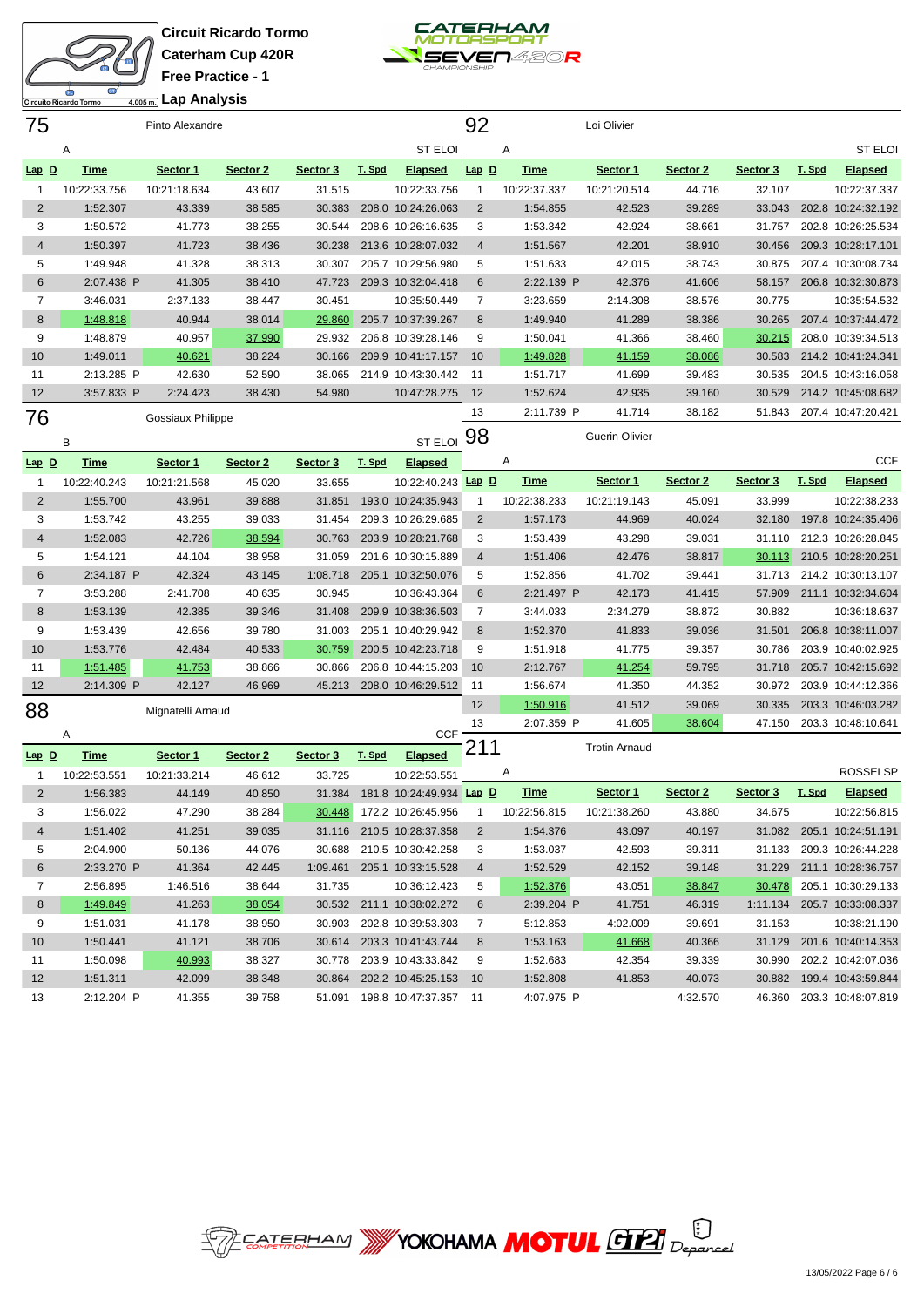

**Circuit Ricardo Tormo Caterham Cup 420R Free Practice - 1 Best Sectors Results**



|                |             | Sector - 1                |           |              | Sector - 2                |        |              | Sector - 3                |        |                |                 | <b>Ideal Lap vs Best Lap</b> |                   |                      |                |
|----------------|-------------|---------------------------|-----------|--------------|---------------------------|--------|--------------|---------------------------|--------|----------------|-----------------|------------------------------|-------------------|----------------------|----------------|
|                |             | Clas Nº Driver            |           |              | Time Nº Driver            | Time   | $N^{\circ}$  | <b>Driver</b>             | Time   | <b>Clas</b>    | $N^{\circ}$     | <b>Driver</b>                | <b>Ideal Lap</b>  | <b>Best Lap Clas</b> |                |
| $\mathbf{1}$   | 1           | Jaubert Mathys            | 40.000    | 29           | <b>Moussier Eric</b>      | 37.369 | 30           | Gachnang Gary             | 29.517 | $\mathbf{1}$   | 29              | <b>Moussier Eric</b>         | 1:47.008 1:47.309 |                      | $\overline{1}$ |
| $\overline{2}$ | 29          | <b>Moussier Eric</b>      | 40.058    | $\mathbf{1}$ | <b>Jaubert Mathys</b>     | 37.370 | 29           | <b>Moussier Eric</b>      | 29.581 | $\mathbf{2}$   | 1               | <b>Jaubert Mathys</b>        | 1:47.016 1:47.411 |                      | $\overline{2}$ |
| 3              | 30          | Gachnang Gary             | 40.141    | 9            | <b>Bizet Henri</b>        | 37.517 | 9            | <b>Bizet Henri</b>        | 29.616 | 3              | 30              | Gachnang Gary                |                   | 1:47.202 1:47.660    | 4              |
| $\overline{4}$ | 23          | <b>Wehrlen Pascal</b>     | 40.161    | 23           | <b>Wehrlen Pascal</b>     | 37.541 | 20           | <b>Chahinian Franck</b>   | 29.632 | $\overline{4}$ | 9               | <b>Bizet Henri</b>           | 1:47.307 1:47.559 |                      | -3             |
| 5              | 9           | <b>Bizet Henri</b>        | 40.174    | 30           | Gachnang Gary             | 37.544 | $\mathbf{2}$ | <b>Pretin Antoine</b>     | 29.643 | 5              | 23              | <b>Wehrlen Pascal</b>        | 1:47.533 1:47.752 |                      | - 5            |
| 6              |             | 24 Noregral Bruno         | 40.255    | 35           | <b>Gassin Bastien</b>     | 37.559 | 52           | Lequem David              | 29.644 | 6              | 35              | <b>Gassin Bastien</b>        | 1:47.608          | 1:48.514             | 11             |
| 7              | 35          | <b>Gassin Bastien</b>     | 40.292    | $\mathbf{2}$ | <b>Pretin Antoine</b>     | 37.570 | $\mathbf 1$  | <b>Jaubert Mathys</b>     | 29.646 | $\overline{7}$ | $\mathbf{2}$    | <b>Pretin Antoine</b>        | 1:47.634 1:47.898 |                      | 6              |
| 8              | 40          | <b>Labescat Franck</b>    | 40.298    | 52           | Leguem David              | 37.730 | 16           | <b>Huot Harold</b>        | 29.667 | 8              | 24              | Noregral Bruno               | 1:47.759          | 1:48.228             | 9              |
| 9              |             | 20 Chahinian Franck       | 40.417    | 24           | Noregral Bruno            | 37.732 | 35           | Gassin Bastien            | 29.757 | 9              | 20              | Chahinian Franck             | 1:47.835 1:47.957 |                      | 8              |
| 10             | $2^{\circ}$ | <b>Pretin Antoine</b>     | 40.421    | 20           | <b>Chahinian Franck</b>   | 37.786 | 40           | <b>Labescat Franck</b>    | 29.761 | 10             | 52 <sub>2</sub> | Leguem David                 | 1:47.914 1:47.952 |                      | $\overline{7}$ |
| 11             |             | 52 Leguem David           | 40.540    |              | 12 Griffon Arnaud         | 37.832 | 24           | Noregral Bruno            | 29.772 | 11             | 40              | Labescat Franck              | 1:48.172 1:48.507 |                      | 10             |
| 12             |             | <b>12 Griffon Arnaud</b>  | 40.578    | 44           | <b>Girardot Alain</b>     | 37.966 | 44           | Girardot Alain            | 29.823 | 12             | 12              | <b>Griffon Arnaud</b>        | 1:48.300          | 1:48.589             | 12             |
| 13             | 18          | Dallois Jean-Michel       | 40.582    | 59           | Clay Tristan              | 37.982 | 23           | Wehrlen Pascal            | 29.831 | 13             | 75              | Pinto Alexandre              | 1:48.471          | 1:48.818             | 14             |
| 14             | 59          | Clay Tristan              | 40.609    | 75           | Pinto Alexandre           | 37.990 | 18           | Dallois Jean-Michel       | 29.847 | 14             | 18              | Dallois Jean-Michel          | 1:48.620 1:49.150 |                      | 17             |
| 15             | 75          | Pinto Alexandre           | 40.621    | 74           | Gossiaux Jean-Philippe    | 37.995 | 75           | Pinto Alexandre           | 29.860 | 15             | 16              | <b>Huot Harold</b>           | 1:48.624 1:48.641 |                      | 13             |
| 16             | 19          | Azar Jeremy               | 40.756    | 88           | Mignatelli Arnaud         | 38.054 | 12           | <b>Griffon Arnaud</b>     | 29.890 | 16             | 59              | Clay Tristan                 | 1:48.689 1:48.970 |                      | -16            |
| 17             | 69          | Quetaud Philippe          | 40.803    | 92           | Loi Olivier               | 38.086 | 19           | Azar Jeremy               | 30.002 | 17             | 44              | Girardot Alain               | 1:48.727 1:48.886 |                      | -15            |
| 18             | 16          | <b>Huot Harold</b>        | 40.815    | 3            | Dallois Pierre-Emmanuel   | 38.101 | 74           | Gossiaux Jean-Philippe    | 30.004 | 18             | 19              | Azar Jeremy                  | 1:48.940          | 1:49.377             | 18             |
| 19             | 44          | Girardot Alain            | 40.938    | 40           | Labescat Franck           | 38.113 | 60           | <b>Chatelain Francis</b>  | 30.037 | 19             | 74              | Gossiaux Jean-Philippe       | 1:48.981          | 1:49.379             | 19             |
| 20             | 74          | Gossiaux Jean-Philippe    | 40.982 16 |              | <b>Huot Harold</b>        | 38.142 | 3            | Dallois Pierre-Emmanuel   | 30.055 | 20             | 3               | Dallois Pierre-Emmanuel      | 1:49.348 1:49.651 |                      | 20             |
| 21             | 88          | Mignatelli Arnaud         | 40.993    | 60           | Chatelain Francis         | 38.172 | 59           | Clay Tristan              | 30.098 | 21             | 60              | <b>Chatelain Francis</b>     | 1:49.416          | 1:49.792             | 21             |
| 22             |             | 92 Loi Olivier            | 41.159    | 19           | Azar Jeremy               | 38.182 | 98           | <b>Guerin Olivier</b>     | 30.113 | 22             | 69              | Quetaud Philippe             |                   | 1:49.427 1:49.882    | 24             |
| 23             | 3           | Dallois Pierre-Emmanuel   | 41.192 18 |              | Dallois Jean-Michel       | 38.191 | 63           | Allaire Frédéric          | 30.116 | 23             | 92              | Loi Olivier                  | 1:49.460 1:49.828 |                      | 22             |
| 24             | 60          | <b>Chatelain Francis</b>  | 41.207    | 69           | <b>Quetaud Philippe</b>   | 38.351 | 92           | Loi Olivier               | 30.215 | 24             | 88              | Mignatelli Arnaud            | 1:49.495          | 1:49.849             | 23             |
| 25             | 41          | Meignan Pascal            | 41.214    | 11           | <b>Schmied Remy</b>       | 38.352 | 41           | Meignan Pascal            | 30.233 | 25             | 41              | Meignan Pascal               |                   | 1:49.924 1:49.924    | 25             |
| 26             | 63          | Allaire Frédéric          | 41.244    | 41           | Meignan Pascal            | 38.477 | 69           | Quetaud Philippe          | 30.273 | 26             | 63              | Allaire Frédéric             | 1:49.938 1:50.025 |                      | 26             |
| 27             | 98          | <b>Guerin Olivier</b>     | 41.254    | 63           | Allaire Frédéric          | 38.578 | 15           | Cordel Hervé              | 30.355 | 27             | 98              | <b>Guerin Olivier</b>        | 1:49.971          | 1:50.916             | 29             |
| 28             | 26          | Delaisse François Clement | 41.457    | 76           | <b>Gossiaux Philippe</b>  | 38.594 | 68           | Antoni Christophe         | 30.395 | 28             | 11              | <b>Schmied Remy</b>          | 1:50.531 1:50.561 |                      | - 27           |
| 29             |             | 68 Antoni Christophe      | 41.542    | 98           | <b>Guerin Olivier</b>     | 38.604 | 26           | Delaisse François Clement | 30.428 | 29             | 26              | Delaisse François Clement    |                   | 1:50.680 1:50.782    | -28            |
| 30             |             | 32 Mignatelli Jean-Pierre | 41.554    | 8            | <b>Senard Patrick</b>     | 38.610 | 88           | Mignatelli Arnaud         | 30.448 | 30             | 15              | Cordel Hervé                 | 1:50.696          | 1:51.311             | 32             |
| 31             | 25          | Massoutre Olivier         | 41.624    | 15           | Cordel Hervé              | 38.659 |              | 211 Trotin Arnaud         | 30.478 | 31             | 68              | Antoni Christophe            | 1:50.716 1:51.065 |                      | 31             |
| 32             | 11          | <b>Schmied Remy</b>       | 41.659    | 68           | Antoni Christophe         | 38.779 | 11           | <b>Schmied Remy</b>       | 30.520 | 32             | 211             | <b>Trotin Arnaud</b>         | 1:50.993          | 1:52.376             | 36             |
| 33             | 21          | <b>Trotin Arnaud</b>      | 41.668    | 26           | Delaisse François Clement | 38.795 | 32           | Mignatelli Jean-Pierre    | 30.620 | 33             | 32              | Mignatelli Jean-Pierre       | 1:51.053 1:51.053 |                      | 30             |
| 34             |             | 15 Cordel Hervé           |           |              | 41.682 211 Trotin Arnaud  | 38.847 | 25           | <b>Massoutre Olivier</b>  | 30.735 | 34             | 76              | <b>Gossiaux Philippe</b>     | 1:51.106 1:51.485 |                      | - 34           |
| 35             |             | 76 Gossiaux Philippe      | 41.753    | 32           | Mignatelli Jean-Pierre    | 38.879 | 76           | <b>Gossiaux Philippe</b>  | 30.759 | 35             | 25              | <b>Massoutre Olivier</b>     | 1:51.351 1:51.351 |                      | -33            |
| 36             | 8           | <b>Senard Patrick</b>     | 41.987    | 25           | <b>Massoutre Olivier</b>  | 38.992 | 8            | <b>Senard Patrick</b>     | 30.799 | 36             | 8               | <b>Senard Patrick</b>        |                   | 1:51.396 1:52.052    | - 35           |
| 37             |             | 38 Boueix Claude          | 42.797    | 38           | <b>Boueix Claude</b>      | 39.029 | 38           | <b>Boueix Claude</b>      | 31.354 | 37             | 38              | <b>Boueix Claude</b>         |                   | 1:53.180 1:54.510    | 37             |

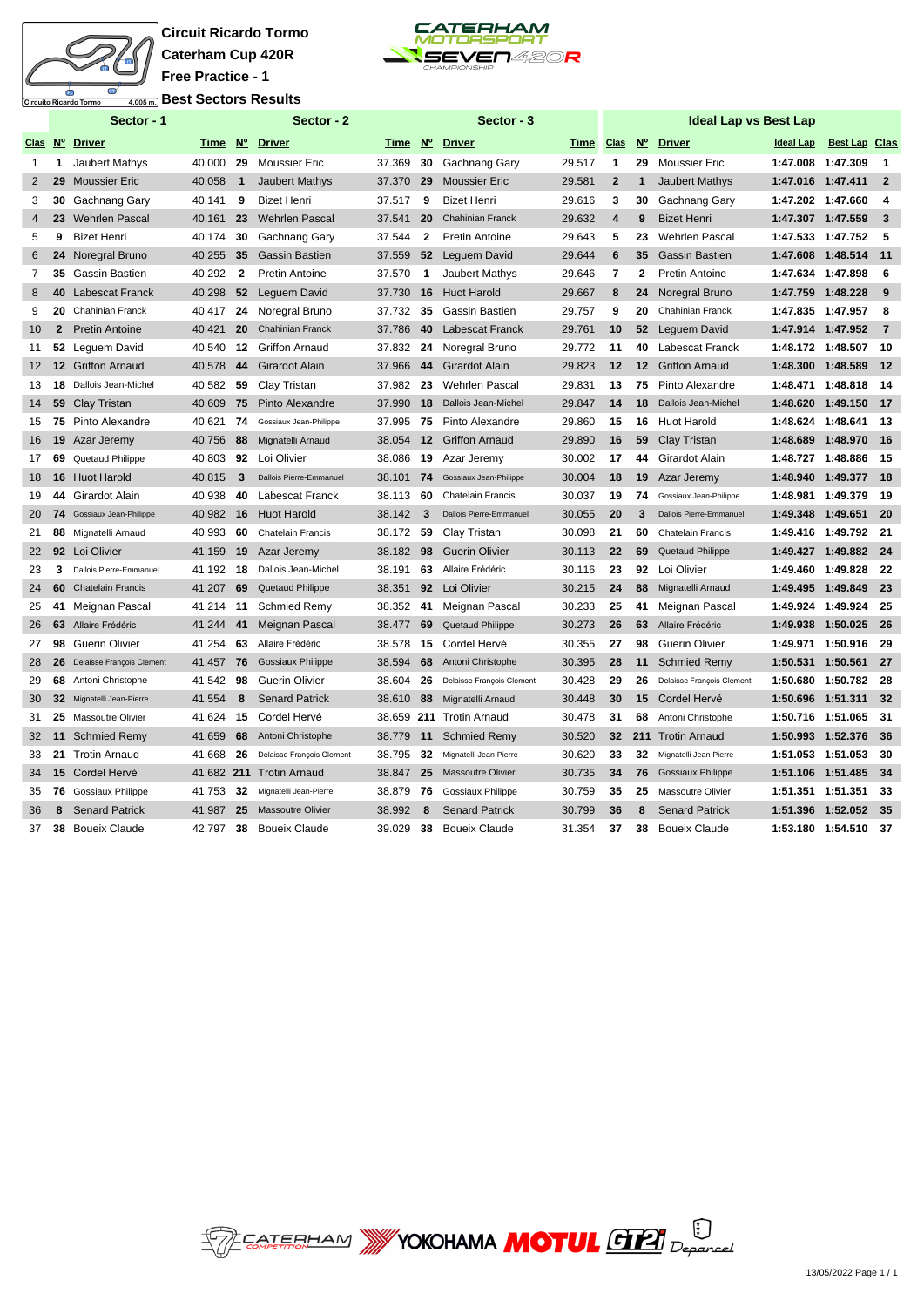

**Circuit Ricardo Tormo Caterham Cup 420R Free Practice - 1 Best 5 Lap Times**



|                |                 |                           |     |      |                   |     |                |                |                | <u>Best 1</u> |                | <u>Best 2</u> |                  | <u>Best 3</u> |                         | <u>Best 4</u> |                | <u>Best 5</u> |                         |
|----------------|-----------------|---------------------------|-----|------|-------------------|-----|----------------|----------------|----------------|---------------|----------------|---------------|------------------|---------------|-------------------------|---------------|----------------|---------------|-------------------------|
| CIS            | <b>N°</b>       | <b>Driver</b>             | Nat |      | Team              | Nat | <b>Vehicle</b> | Cat            | CIS            | Time          | Lap            | <b>Time</b>   | Lap              | Time          | Lap                     | Time          | Lap            | <b>Time</b>   | Lap                     |
| $\mathbf{1}$   | 29              | <b>Moussier Eric</b>      |     |      | <b>CCF</b>        |     |                | Α              | 1              | 1:47.309      | 8              | 1:47.344      | 9                | 1:49.172      | 4                       | 1:49.342      | 5              | 1:50.868      | 3                       |
| $\overline{2}$ | 1               | Jaubert Mathys            |     |      | <b>PALM</b>       |     | $\lessapprox$  | $\overline{A}$ | $\overline{2}$ | 1:47.411      | 5              | 1:47.468      | 11               | 1:47.526      | 12                      | 1:47.780      | 9              | 1:48.017      | 8                       |
| 3              | 9               | <b>Bizet Henri</b>        |     | îRA. | <b>PALM</b>       |     | RA.            | Α              | 3              | 1:47.559      | 8              | 1:47.641      | 9                | 1:48.294      | 5                       | 1:48.714      | 4              | 1:49.394      | 3                       |
| $\overline{4}$ | 30              | <b>Gachnang Gary</b>      |     |      | <b>PALM</b>       |     |                | $\overline{A}$ | $\overline{4}$ | 1:47.660      | 8              | 1:47.685      | 9                | 1:48.840      | $\overline{\mathbf{4}}$ | 1:49.015      | $\mathbf{3}$   | 1:49.106      | 12                      |
| 5              | 23              | <b>Wehrlen Pascal</b>     |     | îRA. | <b>PALM</b>       |     | îRA.           | B              | 1              | 1:47.752      | 9              | 1:48.088      | 8                | 1:48.239      | 4                       | 1:48.243      | 10             | 1:48.381      | 5                       |
| 6              | $\overline{2}$  | <b>Pretin Antoine</b>     |     |      | <b>CCF</b>        |     |                | $\overline{A}$ | 5              | 1:47.898      | 12             | 1:47.986      | 11               | 1:48.376      | 10                      | 1:48.646      | 9              | 1:48.701      | $\overline{5}$          |
| 7              | 52              | Leguem David              |     | ã    | <b>ST ELOI</b>    |     | 歪              | A              | 6              | 1:47.952      | 12             | 1:48.258      | 11               | 1:48.710      | 9                       | 1:49.386      | 10             | 1:49.865      | 8                       |
| 8              | 20              | <b>Chahinian Franck</b>   |     |      | <b>CCF</b>        |     |                | A              | $\overline{7}$ | 1:47.957      | 11             | 1:48.107      | 10               | 1:48.386      | 8                       | 1:49.594      | $\overline{4}$ | 1:50.544      | 3                       |
| 9              | 24              | Noregral Bruno            |     |      | <b>PALM</b>       |     |                | Α              | 8              | 1:48.228      | 9              | 1:48.273      | 12               | 1:48.979      | $\overline{4}$          | 1:49.271      | 11             | 1:49.335      | 8                       |
| 10             | 40              | <b>Labescat Franck</b>    |     |      | <b>CCF</b>        |     |                | $\overline{A}$ | 9              | 1:48.507      | 11             | 1:48.939      | 10               | 1:50.150      | $\overline{4}$          | 1:50.517      | $\mathbf{3}$   | 1:52.200      | $\overline{2}$          |
| 11             | 35              | Gassin Bastien            |     |      | <b>ST ELOI</b>    |     | îRA.           | Α              | 10             | 1:48.514      | 10             | 1:48.694      | 12               | 1:48.973      | $\overline{4}$          | 1:49.001      | 9              | 1:49.179      | 5                       |
| 12             |                 | 12 Griffon Arnaud         |     |      | <b>CCF</b>        |     |                | $\overline{A}$ | 11             | 1:48.589      | 10             | 1:49.025      | 8                | 1:49.132      | 9                       | 1:50.269      | 12             | 1:50.583      | $\overline{4}$          |
| 13             | 16              | <b>Huot Harold</b>        |     |      | <b>ROSSELSP</b>   |     | îRA.           | A              | 12             | 1:48.641      | 11             | 1:49.152      | 10               | 1:49.443      | 9                       | 1:50.401      | 3              | 1:51.033      | $\overline{4}$          |
| 14             | 75              | Pinto Alexandre           |     |      | <b>ST ELOI</b>    |     |                | $\overline{A}$ | 13             | 1:48.818      | 8              | 1:48.879      | 9                | 1:49.011      | 10                      | 1:49.948      | 5              | 1:50.397      | $\overline{4}$          |
| 15             | 44              | Girardot Alain            |     | 盏    | <b>CCF</b>        |     | RA.            | B              | $\overline{2}$ | 1:48.886      | 8              | 1:48.958      | $\overline{7}$   | 1:49.207      | 9                       | 1:49.400      | 3              | 1:49.586      | 10                      |
| 16             | 59              | <b>Clay Tristan</b>       |     |      | <b>CCF</b>        |     | RA             | $\overline{A}$ | 14             | 1:48.970      | 10             | 1:49.218      | 11               | 1:49.438      | 12                      | 1:49.543      | 9              | 1:49.740      | 8                       |
| 17             | 18              | Dallois Jean-Michel       |     | îRA. | <b>IND</b>        |     | îRA.           | A              | 15             | 1:49.150      | 11             | 1:49.185      | 8                | 1:49.272      | 10                      | 1:49.929      | 9              | 1:50.052      | 5                       |
| 18             | 19              | Azar Jeremy               |     |      | <b>ROSSELSP</b>   |     |                | $\overline{A}$ | 16             | 1:49.377      | 9              | 1:49.412      | 11               | 1:49.469      | 8                       | 1:49.535      | $\overline{4}$ | 1:49.663      | 10                      |
| 19             | 74              | Gossiaux Jean-Philippe    |     | ř.   | ST ELOI           |     | 臣              | Α              | 17             | 1:49.379      | 8              | 1:49.520      | 11               | 1:50.019      | 12                      | 1:50.699      | 9              | 1:51.069      | 3                       |
| 20             | 3               | Dallois Pierre-Emmanuel   |     |      | <b>IND</b>        |     |                | $\overline{A}$ | 18             | 1:49.651      | 11             | 1:50.106      | 10               | 1:50.993      | 8                       | 1:51.388      | 9              | 1:52.235      | $-5$                    |
| 21             | 60              | <b>Chatelain Francis</b>  |     | ã    | <b>PALM</b>       |     | 歪              | B              | 3              | 1:49.792      | $\overline{4}$ | 1:50.209      | 3                | 1:51.343      | $\overline{2}$          |               |                |               |                         |
| 22             | 92              | Loi Olivier               |     |      | <b>ST ELOI</b>    |     |                | A              | 19             | 1:49.828      | 10             | 1:49.940      | 8                | 1:50.041      | 9                       | 1:51.567      | $\overline{4}$ | 1:51.633      | 5                       |
| 23             | 88              | Mignatelli Arnaud         |     |      | <b>CCF</b>        |     | îRA.           | A              | 20             | 1:49.849      | 8              | 1:50.098      | 11               | 1:50.441      | 10                      | 1:51.031      | 9              | 1:51.311      | 12                      |
| 24             | 69              | Quetaud Philippe          |     |      | <b>CCF</b>        |     |                | $\overline{A}$ | 21             | 1:49.882      | 12             | 1:50.110      | 9                | 1:50.412      | 10                      | 1:51.082      | 11             | 1:51.609      | 8                       |
| 25             | 41              | Meignan Pascal            |     |      | <b>ST ELOI</b>    |     |                | B              | 4              | 1:49.924      | 10             | 1:50.972      | $\boldsymbol{9}$ | 1:51.037      | 5                       | 1:51.084      | 8              | 1:51.591      | $\overline{4}$          |
| 26             | 63              | Allaire Frédéric          |     |      | <b>ST ELOI</b>    |     |                | $\overline{A}$ | 22             | 1:50.025      | 9              | 1:50.287      | $\overline{4}$   | 1:50.394      | 11                      | 1:50.646      | 10             | 1:50.730      | 5                       |
| 27             | 11              | Schmied Remy              |     | é    | <b>IND</b>        |     | FØ.            | Α              | 23             | 1:50.561      | 12             | 1:51.091      | $\overline{4}$   | 1:51.118      | 10                      | 1:51.160      | 8              | 1:51.241      | 11                      |
| 28             | 26              | Delaisse François Clement |     | Æ    | <b>CCF</b>        |     | RA             | $\overline{A}$ | 24             | 1:50.782      | 12             | 1:51.953      | 11               | 1:52.473      | 10                      | 1:53.075      | $\overline{4}$ | 1:53.103      | 9                       |
| 29             | 98              | <b>Guerin Olivier</b>     |     | 盏    | <b>CCF</b>        |     | RA.            | $\overline{A}$ | 25             | 1:50.916      | 12             | 1:51.406      | 4                | 1:51.918      | 9                       | 1:52.370      | 8              | 1:52.856      | 5                       |
| 30             | 32 <sub>2</sub> | Mignatelli Jean-Pierre    |     |      | <b>CCF</b>        |     |                | B              | 5              | 1:51.053      | 11             | 1:52.062      | 10               | 1:53.148      | 3                       | 1:54.485      | 8              | 1:55.237      | $\overline{4}$          |
| 31             | 68              | Antoni Christophe         |     | é    | <b>IND</b>        |     | ₫.             | $\overline{A}$ | 26             | 1:51.065      | 12             | 1:51.179      | 9                | 1:51.894      | 10                      | 1:51.933      | 11             | 1:51.993      | 5                       |
| 32             | 15              | Cordel Hervé              |     |      | <b>CCF</b>        |     |                | B              | 6              | 1:51.311      | 11             | 1:51.442      | 8                | 1:51.472      | 10                      | 1:51.556      | $\overline{4}$ | 1:51.764      | 9                       |
| 33             | 25              | Massoutre Olivier         |     | ã    | <b>CCF</b>        |     | îRA.           | B              | $\overline{7}$ | 1:51.351      | 12             | 1:52.402      | 10               | 1:52.939      | 8                       | 1:54.088      | 3              | 1:54.112      | 5                       |
| 34             |                 | 76 Gossiaux Philippe      |     |      | <b>ST ELOI</b>    |     |                | B              | 8              | 1:51.485      | 11             | 1:52.083      | $\overline{4}$   | 1:53.139      | 8                       | 1:53.439      | 9              | 1:53.742      | $\overline{\mathbf{3}}$ |
| 35             | 8               | <b>Senard Patrick</b>     |     |      | <b>CCF</b>        |     | 系              | B              | 9              | 1:52.052      | 11             | 1:52.472      | 9                | 1:52.838      | 10                      | 1:53.898      | 8              | 1:55.261      | 5                       |
| 36             |                 | 211 Trotin Arnaud         |     |      | <b>ROSSELSP</b>   |     |                | $\overline{A}$ | 27             | 1:52.376      | 5              | 1:52.529      | $\overline{4}$   | 1:52.683      | $\mathbf{Q}$            | 1:52.808      | 10             | 1:53.037      | 3                       |
| 37             | 38              | <b>Boueix Claude</b>      |     |      | <b>DOG RACING</b> |     |                | B              | 10             | 1:54.510      | 11             | 1:55.030      | 8                | 1:59.028      | 10                      | 1:59.630      | 3              | 2:00.491      | $\overline{2}$          |

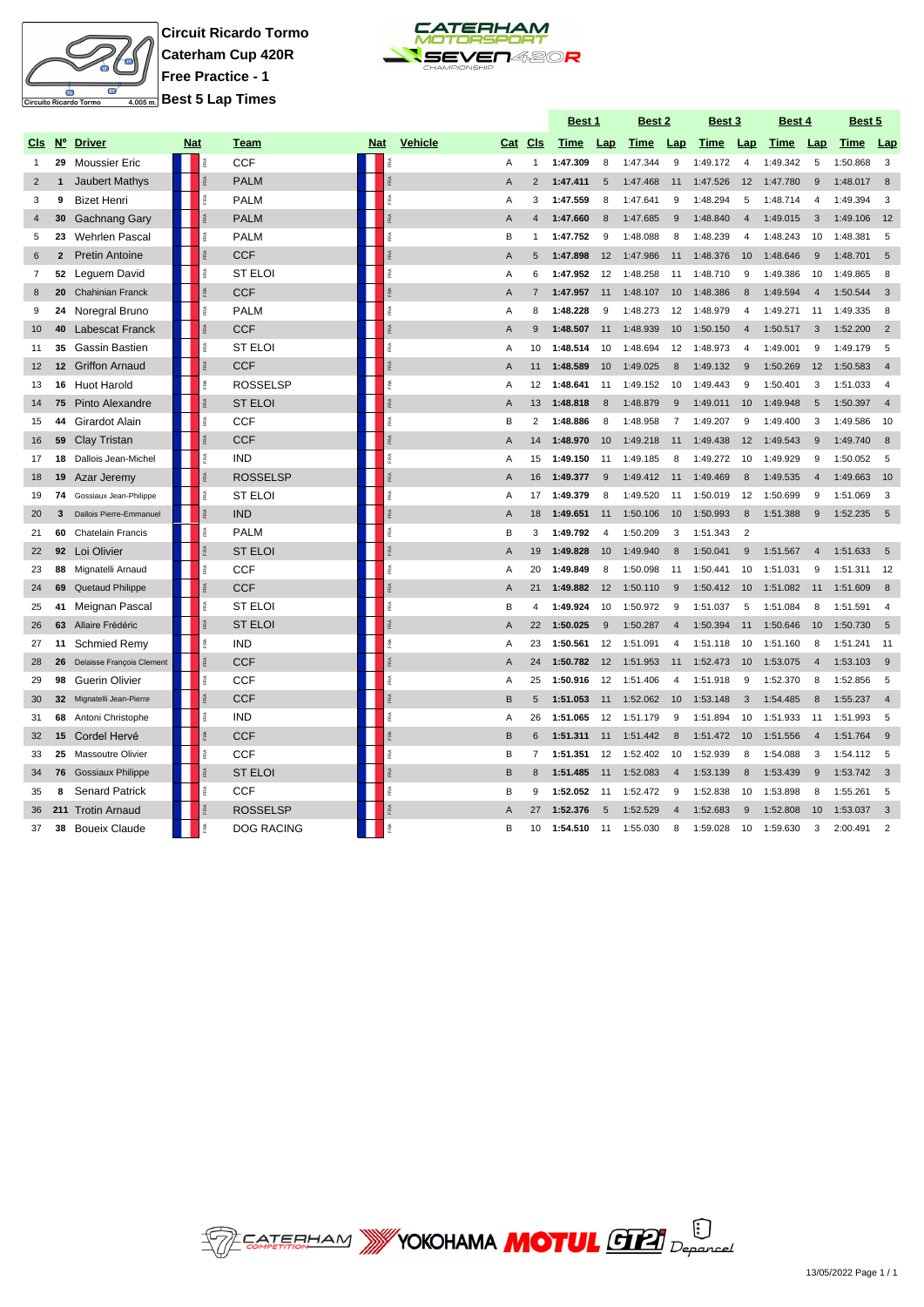

**Circuit Ricardo Tormo Caterham Cup 420R Free Practice - 1 Best 5 Top Speeds**



|                |                 |                           |            |           |                   |            |                |                |                | <u>Top 1</u> |                         | <u>Top 2</u> |                | <u>Top 3</u> |                | <u>Top 4</u>                                 |                | <u>Top 5</u> |                |       |
|----------------|-----------------|---------------------------|------------|-----------|-------------------|------------|----------------|----------------|----------------|--------------|-------------------------|--------------|----------------|--------------|----------------|----------------------------------------------|----------------|--------------|----------------|-------|
| CIs            | $N^{\circ}$     | <b>Driver</b>             | <b>Nat</b> |           | <b>Team</b>       | <b>Nat</b> | <b>Vehicle</b> | Cat            | CIs            |              |                         |              |                |              |                | Km/h Lap Km/h Lap Km/h Lap Km/h Lap Km/h Lap |                |              |                | Avg   |
| $\mathbf{1}$   | 23              | <b>Wehrlen Pascal</b>     |            |           | <b>PALM</b>       |            |                | B              | $\mathbf{1}$   | 225.7        | 8                       | 213.0        | 3              | 213.0        | 10             | 212.3                                        | 11             | 210.5        | 5              | 214.9 |
| $\overline{2}$ | 19              | Azar Jeremy               |            | 臣         | <b>ROSSELSP</b>   |            |                | A              | $\overline{1}$ | 218.1        | $\overline{4}$          | 211.1        | 5              | 210.5        | $\overline{7}$ | 208.6                                        | 8              | 208.0        | 3              | 211.3 |
| 3              | 20              | <b>Chahinian Franck</b>   |            | FRA       | <b>CCF</b>        |            | RA             | Α              | $\overline{2}$ | 218.1        | 11                      | 216.8        | 9              | 214.2        | 12             | 211.1                                        | $\overline{4}$ | 210.5        | 6              | 214.2 |
| $\overline{4}$ | 40              | <b>Labescat Franck</b>    |            | RA        | <b>CCF</b>        |            |                | Α              | 3              | 216.8        | 11                      | 214.9        | 5              | 211.1        | 8              | 208.6                                        | 10             | 208.6        | 12             | 212.0 |
| 5              | 63              | Allaire Frédéric          |            | RA.       | <b>ST ELOI</b>    |            |                | A              | $\overline{4}$ | 216.8        | $\overline{4}$          | 214.9        | 13             | 213.6        | 6              | 210.5                                        | 8              | 210.5        | 12             | 213.2 |
| 6              | 3               | Dallois Pierre-Emmanuel   |            |           | <b>IND</b>        |            |                | $\mathsf{A}$   | $\overline{5}$ | 215.5        | 5                       | 215.5        | 12             | 211.1        | $\mathbf{B}$   | 210.5                                        | 11             | 209.3        | 9              | 212.4 |
| 7              | 18              | Dallois Jean-Michel       |            |           | <b>IND</b>        |            |                | A              | 6              | 215.5        | 5                       | 214.2        | 13             | 211.7        | 6              | 210.5                                        | $\overline{4}$ | 209.9        | 12             | 212.4 |
| 8              | 41              | Meignan Pascal            |            |           | <b>ST ELOI</b>    |            |                | B              | $\overline{2}$ | 215.5        | 10                      | 211.7        | 13             | 210.5        | 9              | 210.5                                        | 11             | 207.4        | 5              | 211.1 |
| 9              | 2               | Pretin Antoine            |            |           | <b>CCF</b>        |            |                | A              | $\overline{7}$ | 214.9        | 3                       | 214.2        | 6              | 208.6        | 13             | 207.4                                        | 5              | 206.8        | 11             | 210.4 |
| 10             | 75              | Pinto Alexandre           |            |           | <b>ST ELOI</b>    |            |                | $\overline{A}$ | $\mathbf{8}$   | 214.9        | 11                      | 213.6        | $\overline{4}$ | 209.9        | 10             | 209.3                                        | 6              | 208.6        | 3              | 211.2 |
| 11             | 16              | <b>Huot Harold</b>        |            | Ř9.       | <b>ROSSELSP</b>   |            | ŘÁ             | A              | 9              | 214.2        | 5                       | 212.3        | 8              | 210.5        | $\overline{4}$ | 209.3                                        | 12             | 208.0        | 3              | 210.9 |
| 12             |                 | 92 Loi Olivier            |            |           | <b>ST ELOI</b>    |            | FRA            | $\overline{A}$ | 10             | 214.2        | 10                      | 214.2        | 12             | 209.3        | $\overline{4}$ | 208.0                                        | 9              | 207.4        | 5              | 210.6 |
| 13             | 98              | <b>Guerin Olivier</b>     |            |           | <b>CCF</b>        |            | Ř              | A              | 11             | 214.2        | 5                       | 212.3        | 3              | 211.1        | 6              | 210.5                                        | $\overline{4}$ | 206.8        | 8              | 211.0 |
| 14             | 15              | Cordel Hervé              |            |           | <b>CCF</b>        |            |                | B              | 3              | 213.6        | 5                       | 208.6        | $\overline{4}$ | 208.0        | 9              | 206.8                                        | 6              | 206.3        | 3              | 208.7 |
| 15             | 29              | <b>Moussier Eric</b>      |            | 歪         | <b>CCF</b>        |            | Ř              | A              | 12             | 213.6        | 10                      | 211.1        | 9              | 207.4        | 8              | 205.1                                        | 12             | 203.3        | 6              | 208.1 |
| 16             | 44              | Girardot Alain            |            |           | <b>CCF</b>        |            |                | B              | $\overline{4}$ | 213.6        | 8                       | 212.3        | $\overline{4}$ | 211.7        | 9              | 211.1                                        | 11             | 209.9        | 5              | 211.7 |
| 17             | 52              | Leguem David              |            | FRA       | <b>ST ELOI</b>    |            |                | A              | 13             | 213.6        | 5                       | 213.0        | 8              | 211.1        | $\overline{4}$ | 209.9                                        | 3              | 209.9        | 6              | 211.5 |
| 18             | 24              | Noregral Bruno            |            |           | <b>PALM</b>       |            |                | A              | 14             | 213.0        | $\overline{2}$          | 209.9        | 5              | 208.0        | 3              | 206.8                                        | 11             | 206.3        | 6              | 208.8 |
| 19             | 30              | Gachnang Gary             |            | i.        | <b>PALM</b>       |            | é              | Α              | 15             | 212.3        | 6                       | 211.1        | 9              | 210.5        | $\overline{4}$ | 210.5                                        | 8              | 209.9        | 5              | 210.8 |
| 20             | $\mathbf{1}$    | Jaubert Mathys            |            |           | <b>PALM</b>       |            |                | $\mathsf{A}$   | 16             | 211.7        | 12                      | 207.4        | 10             | 206.8        | 11             | 205.1                                        | 6              | 205.1        | 9              | 207.2 |
| 21             | 8               | <b>Senard Patrick</b>     |            |           | <b>CCF</b>        |            |                | B              | 5              | 211.7        | 9                       | 206.8        | 11             | 205.1        | 10             | 203.9                                        | $\overline{4}$ | 203.9        | 12             | 206.3 |
| 22             | 9               | <b>Bizet Henri</b>        |            |           | <b>PALM</b>       |            |                | A              | 17             | 211.7        | 9                       | 211.7        | 10             | 208.6        | 3              | 208.6                                        | $\overline{4}$ | 208.0        | 5              | 209.8 |
| 23             | 12              | <b>Griffon Arnaud</b>     |            |           | <b>CCF</b>        |            |                | A              | 18             | 211.7        | $\overline{4}$          | 210.5        | 3              | 210.5        | 5              | 210.5                                        | 13             | 209.3        | 9              | 210.5 |
| 24             | 32 <sub>2</sub> | Mignatelli Jean-Pierre    |            |           | <b>CCF</b>        |            |                | B              | 6              | 211.7        | 3                       | 207.4        | 5              | 207.4        | 10             | 206.8                                        | 8              | 206.3        | $\overline{4}$ | 207.9 |
| 25             | 35              | Gassin Bastien            |            |           | <b>ST ELOI</b>    |            |                | A              | 19             | 211.7        | 3                       | 210.5        | 11             | 208.0        | 4              | 206.8                                        | $\overline{2}$ | 206.3        | 13             | 208.7 |
| 26             | 69              | Quetaud Philippe          |            |           | <b>CCF</b>        |            | ŘÁ             | $\overline{A}$ | 20             | 211.1        | 10                      | 210.5        | $\overline{4}$ | 208.0        | $\mathbf{3}$   | 207.4                                        | 9              | 206.3        | 8              | 208.7 |
| 27             | 88              | Mignatelli Arnaud         |            |           | <b>CCF</b>        |            | i.             | Α              | 21             | 211.1        | 8                       | 210.5        | $\overline{4}$ | 210.5        | 5              | 205.1                                        | 6              | 203.9        | 11             | 208.2 |
| 28             | 211             | <b>Trotin Arnaud</b>      |            |           | <b>ROSSELSP</b>   |            | FRA            | $\overline{A}$ | 22             | 211.1        | $\overline{\mathbf{A}}$ | 209.3        | 3              | 205.7        | 6              | 205.1                                        | $\overline{2}$ | 205.1        | 5              | 207.2 |
| 29             | 68              | Antoni Christophe         |            | Æ         | <b>IND</b>        |            | Ř              | A              | 23             | 210.5        | 5                       | 210.5        | 6              | 209.9        | $\overline{4}$ | 209.3                                        | 13             | 207.4        | 10             | 209.5 |
| 30             | 76              | <b>Gossiaux Philippe</b>  |            | RA        | <b>ST ELOI</b>    |            | îRA            | B              | $\overline{7}$ | 209.9        | 8                       | 209.3        | 3              | 208.0        | 12             | 206.8                                        | 11             | 205.1        | 6              | 207.8 |
| 31             | 74              | Gossiaux Jean-Philippe    |            | ă,        | <b>ST ELOI</b>    |            | é              | A              | 24             | 209.3        | 12                      | 206.3        | 5              | 205.1        | 11             | 204.5                                        | 9              | 203.9        | $\overline{2}$ | 205.8 |
| 32             | 25              | <b>Massoutre Olivier</b>  |            | <b>RA</b> | <b>CCF</b>        |            |                | B              | 8              | 208.6        | 5                       | 208.6        | 9              | 206.8        | 13             | 206.3                                        | $\overline{4}$ | 206.3        | 8              | 207.3 |
| 33             | 26              | Delaisse François Clement |            | RA.       | <b>CCF</b>        |            | îRA.           | A              | 25             | 208.6        | 10                      | 206.8        | 13             | 206.3        | 12             | 205.7                                        | $\overline{2}$ | 205.1        | $\overline{4}$ | 206.5 |
| 34             | 60              | <b>Chatelain Francis</b>  |            |           | <b>PALM</b>       |            |                | B              | 9              | 208.6        | $\overline{4}$          | 207.4        | 3              | 206.3        | $\overline{2}$ | 205.1                                        | 5              |              |                | 206.9 |
| 35             | 11              | <b>Schmied Remy</b>       |            |           | <b>IND</b>        |            |                | A              | 26             | 208.0        | 3                       | 208.0        | $\overline{4}$ | 207.4        | 6              | 206.3                                        | 5              | 206.3        | 12             | 207.2 |
| 36             | 59              | Clay Tristan              |            |           | <b>CCF</b>        |            |                | $\mathsf{A}$   | 27             | 208.0        | 5                       | 208.0        | 6              | 207.4        | $\mathcal{R}$  | 206.8                                        | 9              | 205.7        | 10             | 207.2 |
| 37             | 38              | <b>Boueix Claude</b>      |            |           | <b>DOG RACING</b> |            |                | B              | 10             | 203.3        | 8                       | 202.8        | $\mathcal{P}$  | 202.8        | 3              | 202.8                                        | 12             | 201.1        | 9              | 202.5 |

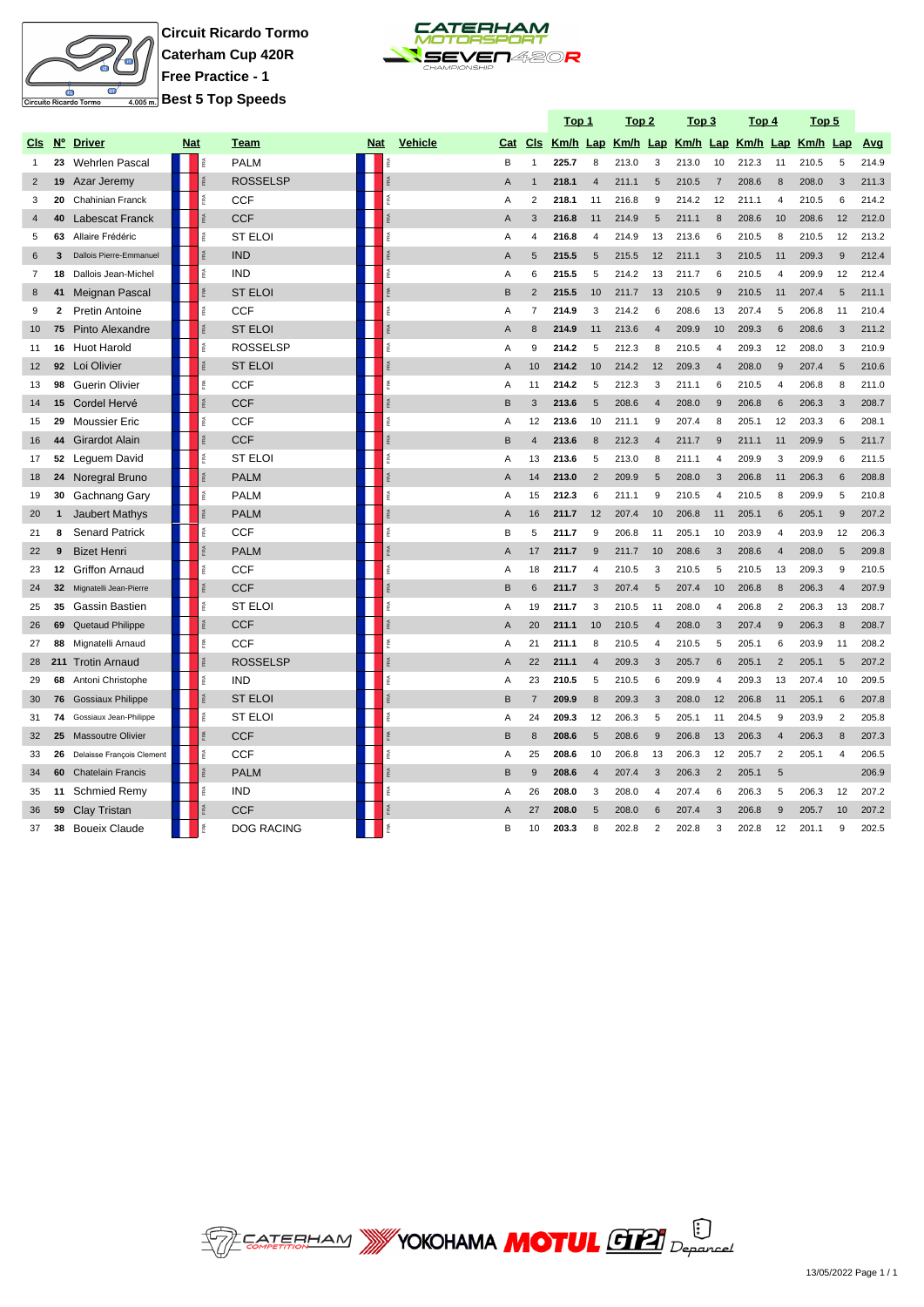直

uito Ricardo Tormo

**Circuit Ricardo Tormo Caterham Cup 420R Free Practice - 1 Fastest Laps Sequence**



| <u>Lap</u> | Time of Dav  | <b>Session Time</b> | $N^{\circ}$ | <b>Driver</b>  | <b>Nat</b> | Team        | <b>Nat</b> | <b>Vehicle</b> | <b>Cat</b> | Time     | Km/h  |
|------------|--------------|---------------------|-------------|----------------|------------|-------------|------------|----------------|------------|----------|-------|
| 2          | 10:24:07.021 | 4:07.021            | 29          | Moussier Eric  |            | <b>CCF</b>  |            |                | A          | 1:51.577 | 129.2 |
|            | 10:24:16.759 | 4:16.759            |             | Jaubert Mathys |            | <b>PALM</b> |            |                | A          | 1:50.379 | 130.6 |
| 3          | 10:26:05.272 | 6:05.272            |             | Jaubert Mathys |            | <b>PALM</b> |            |                | A          | 1:48.513 | 132.8 |
| 4          | 10:27:53.482 | 7:53.482            |             | Jaubert Mathys |            | <b>PALM</b> |            |                | A          | 1:48.210 | 133.2 |
| 5          | 10:29:40.893 | 9:40.893            |             | Jaubert Mathys |            | <b>PALM</b> |            |                | A          | 1:47.411 | 134.2 |
| 8          | 10:37:29.934 | 17:29.934           | 29          | Moussier Eric  |            | <b>CCF</b>  |            |                | A          | 1:47.309 | 134.3 |

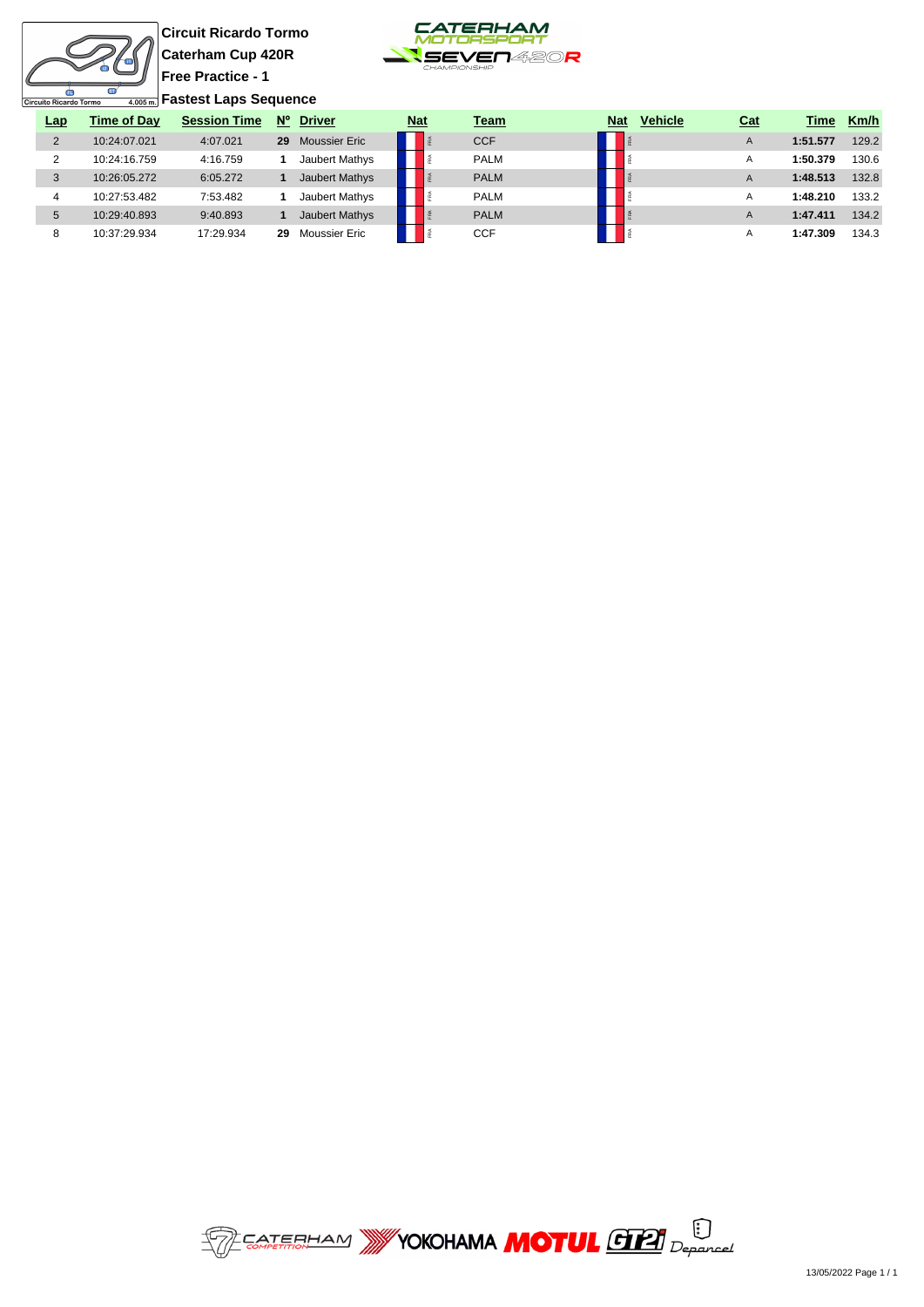

**Circuit Ricardo Tormo Caterham Cup 420R Free Practice - 1 Event Best Maximum Speed**



|     | Nº Driver                 | <b>Nat</b> |      | <b>Team</b>       |           | Nat Vehicle | <u>Cat</u>     | <b>Clas</b>    | <b>Km/h Session</b>     |
|-----|---------------------------|------------|------|-------------------|-----------|-------------|----------------|----------------|-------------------------|
|     | 23 Wehrlen Pascal         |            |      | <b>PALM</b>       |           |             | В              | $\mathbf{1}$   | 225.7 Free Practice - 1 |
|     | 19 Azar Jeremy            |            |      | <b>ROSSELSP</b>   |           |             | $\overline{A}$ | $\mathbf{1}$   | 218.1 Free Practice - 1 |
| 20  | Chahinian Franck          |            |      | <b>CCF</b>        | FRA       |             | Α              | $\overline{2}$ | 218.1 Free Practice - 1 |
|     | 63 Allaire Frédéric       |            |      | <b>ST ELOI</b>    | FRA       |             | A              | 3              | 216.8 Free Practice - 1 |
| 40  | <b>Labescat Franck</b>    |            | îRA. | <b>CCF</b>        | FRA       |             | Α              | 4              | 216.8 Free Practice - 1 |
| 18. | Dallois Jean-Michel       |            |      | <b>IND</b>        | FRA.      |             | A              | 5              | 215.5 Free Practice - 1 |
| 3   | Dallois Pierre-Emmanuel   |            | Ř    | IND               | é         |             | Α              | 6              | 215.5 Free Practice - 1 |
| 41  | Meignan Pascal            |            |      | <b>ST ELOI</b>    |           |             | В              | $\overline{2}$ | 215.5 Free Practice - 1 |
| 2   | Pretin Antoine            |            |      | <b>CCF</b>        | īRA       |             | Α              | $\overline{7}$ | 214.9 Free Practice - 1 |
| 75  | Pinto Alexandre           |            |      | <b>ST ELOI</b>    |           |             | A              | 8              | 214.9 Free Practice - 1 |
| 98  | <b>Guerin Olivier</b>     |            |      | <b>CCF</b>        | é         |             | Α              | 9              | 214.2 Free Practice - 1 |
|     | 16 Huot Harold            |            |      | <b>ROSSELSP</b>   | <b>RA</b> |             | A              | 10             | 214.2 Free Practice - 1 |
|     | 92 Loi Olivier            |            | îRA. | <b>ST ELOI</b>    | FRA       |             | Α              | 11             | 214.2 Free Practice - 1 |
| 15  | Cordel Hervé              |            |      | <b>CCF</b>        | RA        |             | B              | 3              | 213.6 Free Practice - 1 |
|     | 52 Leguem David           |            |      | <b>ST ELOI</b>    | RA        |             | Α              | 12             | 213.6 Free Practice - 1 |
|     | 44 Girardot Alain         |            |      | <b>CCF</b>        |           |             | В              | $\overline{4}$ | 213.6 Free Practice - 1 |
| 29  | <b>Moussier Eric</b>      |            |      | <b>CCF</b>        | ř         |             | Α              | 13             | 213.6 Free Practice - 1 |
| 24  | Noregral Bruno            |            |      | <b>PALM</b>       |           |             | A              | 14             | 213.0 Free Practice - 1 |
| 30  | Gachnang Gary             |            |      | <b>PALM</b>       | é         |             | Α              | 15             | 212.3 Free Practice - 1 |
| 35  | <b>Gassin Bastien</b>     |            |      | <b>ST ELOI</b>    |           |             | A              | 16             | 211.7 Free Practice - 1 |
| 32  | Mignatelli Jean-Pierre    |            |      | <b>CCF</b>        | é         |             | B              | 5              | 211.7 Free Practice - 1 |
|     | 12 Griffon Arnaud         |            |      | <b>CCF</b>        | FRA       |             | $\mathsf A$    | 17             | 211.7 Free Practice - 1 |
| 9   | <b>Bizet Henri</b>        |            | Ř    | <b>PALM</b>       | RA        |             | Α              | 18             | 211.7 Free Practice - 1 |
| 8   | <b>Senard Patrick</b>     |            |      | <b>CCF</b>        | FRA.      |             | В              | 6              | 211.7 Free Practice - 1 |
| 1   | Jaubert Mathys            |            | î.   | <b>PALM</b>       | FRA       |             | Α              | 19             | 211.7 Free Practice - 1 |
|     | 211 Trotin Arnaud         |            |      | <b>ROSSELSP</b>   | FRA       |             | A              | 20             | 211.1 Free Practice - 1 |
| 88  | Mignatelli Arnaud         |            | 歪    | <b>CCF</b>        | 歪         |             | Α              | 21             | 211.1 Free Practice - 1 |
| 69  | Quetaud Philippe          |            |      | <b>CCF</b>        |           |             | A              | 22             | 211.1 Free Practice - 1 |
| 68  | Antoni Christophe         |            | îRA. | <b>IND</b>        |           |             | Α              | 23             | 210.5 Free Practice - 1 |
|     | 76 Gossiaux Philippe      |            |      | <b>ST ELOI</b>    |           |             | В              | $\overline{7}$ | 209.9 Free Practice - 1 |
| 74  | Gossiaux Jean-Philippe    |            | é    | <b>ST ELOI</b>    | ř         |             | Α              | 24             | 209.3 Free Practice - 1 |
| 60  | <b>Chatelain Francis</b>  |            |      | <b>PALM</b>       |           |             | В              | 8              | 208.6 Free Practice - 1 |
| 25  | Massoutre Olivier         |            | īRA  | <b>CCF</b>        |           |             | B              | 9              | 208.6 Free Practice - 1 |
| 26  | Delaisse François Clement |            |      | <b>CCF</b>        |           |             | Α              | 25             | 208.6 Free Practice - 1 |
|     | 11 Schmied Remy           |            |      | <b>IND</b>        |           |             | Α              | 26             | 208.0 Free Practice - 1 |
| 59. | <b>Clay Tristan</b>       |            |      | <b>CCF</b>        |           |             | A              | 27             | 208.0 Free Practice - 1 |
| 38  | <b>Boueix Claude</b>      |            |      | <b>DOG RACING</b> |           |             | B              | 10             | 203.3 Free Practice - 1 |

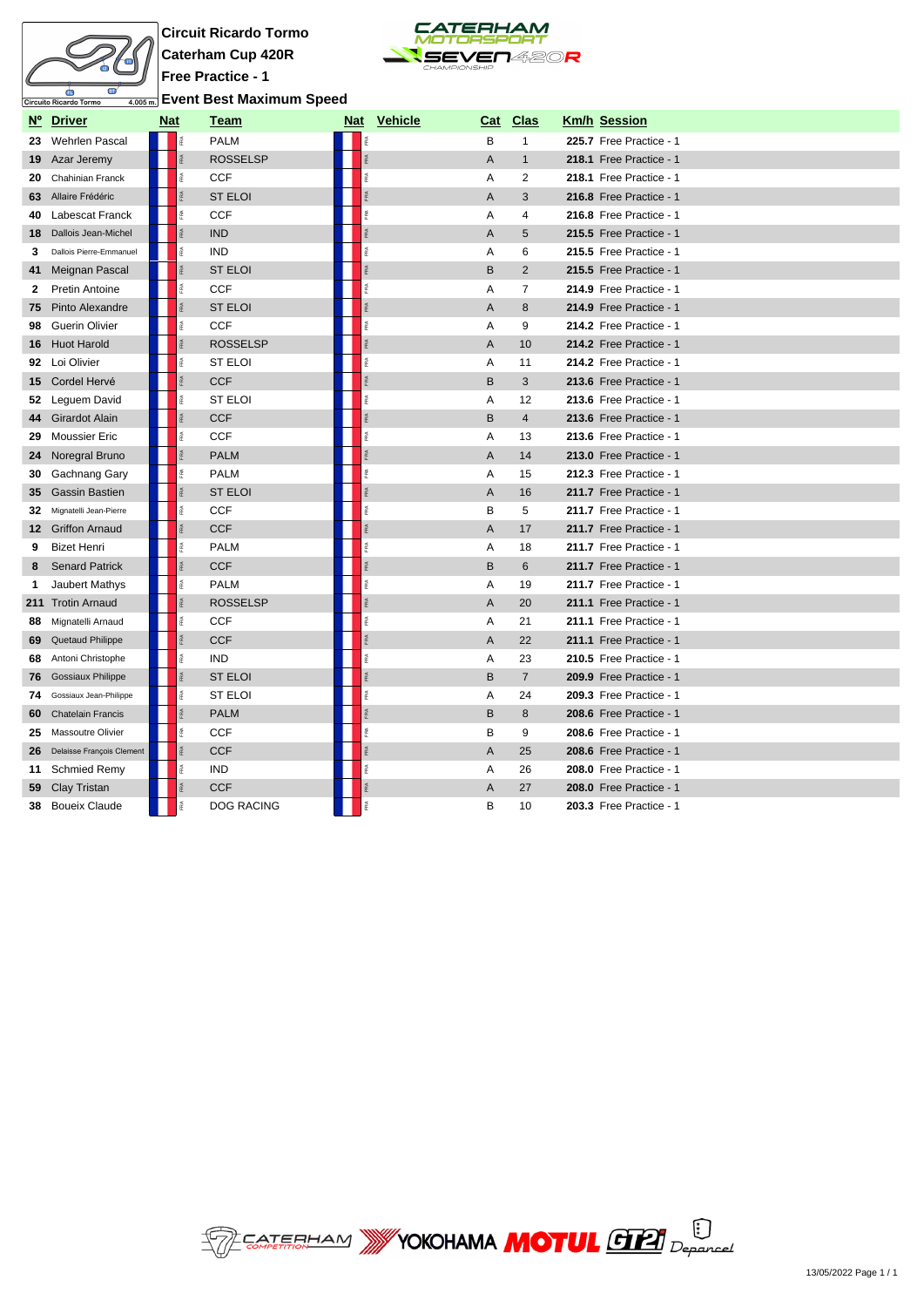



**Pit Stop Analysis**

| 1              |                  | Jaubert Mathys                           |                 |                 |                                     |                 |             | 20               |                  | Chahinian Franck                         |                 |                 |                                     |            |                |
|----------------|------------------|------------------------------------------|-----------------|-----------------|-------------------------------------|-----------------|-------------|------------------|------------------|------------------------------------------|-----------------|-----------------|-------------------------------------|------------|----------------|
|                | Α                |                                          |                 |                 |                                     |                 | <b>PALM</b> |                  | Α                |                                          |                 |                 |                                     |            | CCF            |
| $N^{\circ}$    | In Day Time      | In Time                                  | <b>Out Time</b> | <b>Pit Time</b> | T. Pit Time Handicap Penalty        |                 |             | $N^{\circ}$      | In Day Time      | In Time                                  | <b>Out Time</b> | <b>Pit Time</b> | T. Pit Time Handicap Penalty        |            |                |
|                |                  | 1 10:31:41.097 10:31:41.097 10:33:20.388 |                 | 1:39.291        | 1:39.291                            |                 |             |                  |                  | 1 10:32:10.703 10:32:10.703 10:34:03.307 |                 | 1:52.604        | 1:52.604                            |            |                |
| $\overline{2}$ |                  | <b>Pretin Antoine</b>                    |                 |                 |                                     |                 |             | 23               |                  | <b>Wehrlen Pascal</b>                    |                 |                 |                                     |            |                |
|                | Α                |                                          |                 |                 |                                     |                 | <b>CCF</b>  |                  | B                |                                          |                 |                 |                                     |            | <b>PALM</b>    |
| $N^{\circ}$    | In Day Time      | In Time                                  | <b>Out Time</b> | <b>Pit Time</b> | T. Pit Time Handicap Penalty        |                 |             | $N^{\circ}$      | In Day Time      | In Time                                  | <b>Out Time</b> | <b>Pit Time</b> | T. Pit Time Handicap Penalty        |            |                |
|                |                  | 1 10:32:39.393 10:32:39.393 10:35:10.435 |                 | 2:31.042        | 2:31.042                            |                 |             |                  |                  | 1 10:31:46.098 10:31:46.098 10:33:54.031 |                 | 2:07.933        | 2:07.933                            |            |                |
| 3              |                  | Dallois Pierre-Emmanuel                  |                 |                 |                                     |                 |             | 24               |                  | Noregral Bruno                           |                 |                 |                                     |            |                |
|                | Α                |                                          |                 |                 |                                     |                 | <b>IND</b>  |                  | Α                |                                          |                 |                 |                                     |            | <b>PALM</b>    |
| $N^{\circ}$    | In Day Time      | In Time                                  | <b>Out Time</b> | <b>Pit Time</b> | T. Pit Time Handicap Penalty        |                 |             | $N^{\circ}$      | In Day Time      | In Time                                  | <b>Out Time</b> | <b>Pit Time</b> | T. Pit Time Handicap Penalty        |            |                |
|                |                  | 1 10:33:06.310 10:33:06.310 10:34:20.091 |                 | 1:13.781        | 1:13.781                            |                 |             |                  |                  | 1 10:32:07.496 10:32:07.496 10:33:51.468 |                 | 1:43.972        | 1:43.972                            |            |                |
|                |                  |                                          |                 |                 |                                     |                 |             |                  |                  |                                          |                 |                 |                                     |            |                |
| 8              |                  | <b>Senard Patrick</b>                    |                 |                 |                                     |                 |             | 25               |                  | <b>Massoutre Olivier</b>                 |                 |                 |                                     |            |                |
|                | В                |                                          |                 |                 |                                     |                 | <b>CCF</b>  |                  | B                |                                          |                 |                 |                                     |            | <b>CCF</b>     |
| <u>N°</u>      | In Day Time      | In Time                                  | <b>Out Time</b> | <b>Pit Time</b> | T. Pit Time Handicap Penalty        |                 |             | $N^{\circ}$      | In Day Time      | In Time                                  | <b>Out Time</b> | <b>Pit Time</b> | T. Pit Time Handicap Penalty        |            |                |
|                |                  | 1 10:33:36.751 10:33:36.751 10:35:22.075 |                 | 1:45.324        | 1:45.324                            |                 |             |                  |                  | 1 10:33:05.014 10:33:05.014 10:34:11.861 |                 | 1:06.847        | 1:06.847                            |            |                |
| 9              |                  | <b>Bizet Henri</b>                       |                 |                 |                                     |                 |             | 26               |                  | Delaisse François Clement                |                 |                 |                                     |            |                |
|                | Α                |                                          |                 |                 |                                     |                 | <b>PALM</b> |                  | A                |                                          |                 |                 |                                     |            | <b>CCF</b>     |
| $N^{\circ}$    | In Day Time      | In Time                                  | <b>Out Time</b> | <b>Pit Time</b> | T. Pit Time Handicap Penalty        |                 |             | $N^{\circ}$      | In Day Time      | In Time                                  | <b>Out Time</b> | <b>Pit Time</b> | T. Pit Time Handicap Penalty        |            |                |
|                |                  | 1 10:31:42.513 10:31:42.513 10:33:48.193 |                 | 2:05.680        | 2:05.680                            |                 |             |                  |                  | 1 10:33:12.019 10:33:12.019 10:34:24.814 |                 | 1:12.795        | 1:12.795                            |            |                |
|                |                  | 2 10:41:02.913 10:41:02.913 10:44:23.254 |                 | 3:20.341        | 5:26.021                            |                 |             | 29               |                  | Moussier Eric                            |                 |                 |                                     |            |                |
| 11             |                  | <b>Schmied Remy</b>                      |                 |                 |                                     |                 |             |                  | Α                |                                          |                 |                 |                                     |            | CCF            |
|                | Α                |                                          |                 |                 |                                     |                 | <b>IND</b>  | $N^{\circ}$      | In Day Time      | In Time                                  | <b>Out Time</b> | <b>Pit Time</b> | T. Pit Time Handicap Penalty        |            |                |
| $N^{\circ}$    | In Day Time      | In Time                                  | <b>Out Time</b> | <b>Pit Time</b> | T. Pit Time Handicap                |                 | Penalty     |                  |                  | 1 10:31:54.292 10:31:54.292 10:33:55.360 |                 | 2:01.068        | 2:01.068                            |            |                |
|                |                  | 1 10:32:45.217 10:32:45.217 10:34:50.714 |                 | 2:05.497        | 2:05.497                            |                 |             |                  |                  | 2 10:41:10.642 10:41:10.642 10:43:20.164 |                 | 2:09.522        | 4:10.590                            |            |                |
| 12             |                  | <b>Griffon Arnaud</b>                    |                 |                 |                                     |                 |             | 30               |                  | Gachnang Gary                            |                 |                 |                                     |            |                |
|                | Α                |                                          |                 |                 |                                     |                 | <b>CCF</b>  |                  | Α                |                                          |                 |                 |                                     |            | <b>PALM</b>    |
| <b>N°</b>      | In Day Time      | In Time                                  | <b>Out Time</b> | <b>Pit Time</b> | T. Pit Time Handicap Penalty        |                 |             | <b>N°</b>        | In Day Time      | In Time                                  | <b>Out Time</b> | <b>Pit Time</b> | T. Pit Time Handicap Penalty        |            |                |
|                |                  | 1 10:32:06.064 10:32:06.064 10:34:02.733 |                 | 1:56.669        | 1:56.669                            |                 |             |                  |                  | 1 10:31:43.589 10:31:43.589 10:33:49.053 |                 | 2:05.464        | 2:05.464                            |            |                |
| 15             |                  | Cordel Hervé                             |                 |                 |                                     |                 |             | 32               |                  | Mignatelli Jean-Pierre                   |                 |                 |                                     |            |                |
|                | В                |                                          |                 |                 |                                     |                 | <b>CCF</b>  |                  | B                |                                          |                 |                 |                                     |            | <b>CCF</b>     |
| <u>N°</u>      | In Day Time      | <u>In Time</u>                           | <b>Out Time</b> | <b>Pit Time</b> | <b>T. Pit Time</b> Handicap Penalty |                 |             | $\overline{W_0}$ | In Day Time      | <u>In Time</u>                           | <b>Out Time</b> | <b>Pit Time</b> | <b>T. Pit Time</b> Handicap Penalty |            |                |
|                |                  | 1 10:32:34.102 10:32:34.102 10:36:47.108 |                 | 4:13.006        | 4:13.006                            |                 |             |                  |                  | 1 10:32:52.465 10:32:52.465 10:35:08.882 |                 | 2:16.417        | 2:16.417                            |            |                |
| 16             |                  | Huot Harold                              |                 |                 |                                     |                 |             | 35               |                  | Gassin Bastien                           |                 |                 |                                     |            |                |
|                |                  |                                          |                 |                 |                                     |                 |             |                  |                  |                                          |                 |                 |                                     |            |                |
| <u>N°</u>      | Α<br>In Day Time | In Time                                  | <b>Out Time</b> | <b>Pit Time</b> | T. Pit Time Handicap Penalty        | <b>ROSSELSP</b> |             | $N^{\circ}$      | Α<br>In Day Time | In Time                                  | <b>Out Time</b> | <b>Pit Time</b> | T. Pit Time Handicap Penalty        |            | <b>ST ELOI</b> |
|                |                  | 1 10:32:30.528 10:32:30.528 10:35:13.857 |                 | 2:43.329        | 2:43.329                            |                 |             |                  |                  | 1 10:32:09.539 10:32:09.539 10:33:52.332 |                 | 1:42.793        | 1:42.793                            |            |                |
|                |                  |                                          |                 |                 |                                     |                 |             |                  |                  |                                          |                 |                 |                                     |            |                |
| 18             |                  | Dallois Jean-Michel                      |                 |                 |                                     |                 |             | 38               |                  | <b>Boueix Claude</b>                     |                 |                 |                                     |            |                |
|                | Α                |                                          |                 |                 |                                     |                 | IND         |                  | В                |                                          |                 |                 |                                     | DOG RACING |                |
| <b>N°</b>      | In Day Time      | In Time                                  | <b>Out Time</b> | <b>Pit Time</b> | T. Pit Time Handicap Penalty        |                 |             | <b>N°</b>        | In Day Time      | In Time                                  | <b>Out Time</b> | <b>Pit Time</b> | T. Pit Time Handicap Penalty        |            |                |
|                |                  | 1 10:32:58.075 10:32:58.075 10:34:12.672 |                 | 1:14.597        | 1:14.597                            |                 |             |                  |                  | 1 10:33:39.257 10:33:39.257 10:35:02.715 |                 | 1:23.458        | 1:23.458                            |            |                |
| 19             |                  | Azar Jeremy                              |                 |                 |                                     |                 |             | 40               |                  | Labescat Franck                          |                 |                 |                                     |            |                |
|                | Α                |                                          |                 |                 |                                     | <b>ROSSELSP</b> |             |                  | Α                |                                          |                 |                 |                                     |            | CCF            |
| <u>N°</u>      | In Day Time      | In Time                                  | <b>Out Time</b> | <b>Pit Time</b> | T. Pit Time Handicap Penalty        |                 |             | <u>N°</u>        | In Day Time      | In Time                                  | <b>Out Time</b> | <b>Pit Time</b> | T. Pit Time Handicap Penalty        |            |                |
|                |                  | 1 10:30:15.923 10:30:15.923 10:35:12.560 |                 | 4:56.637        | 4:56.637                            |                 |             |                  |                  | 1 10:33:00.908 10:33:00.908 10:35:20.098 |                 | 2:19.190        | 2:19.190                            |            |                |

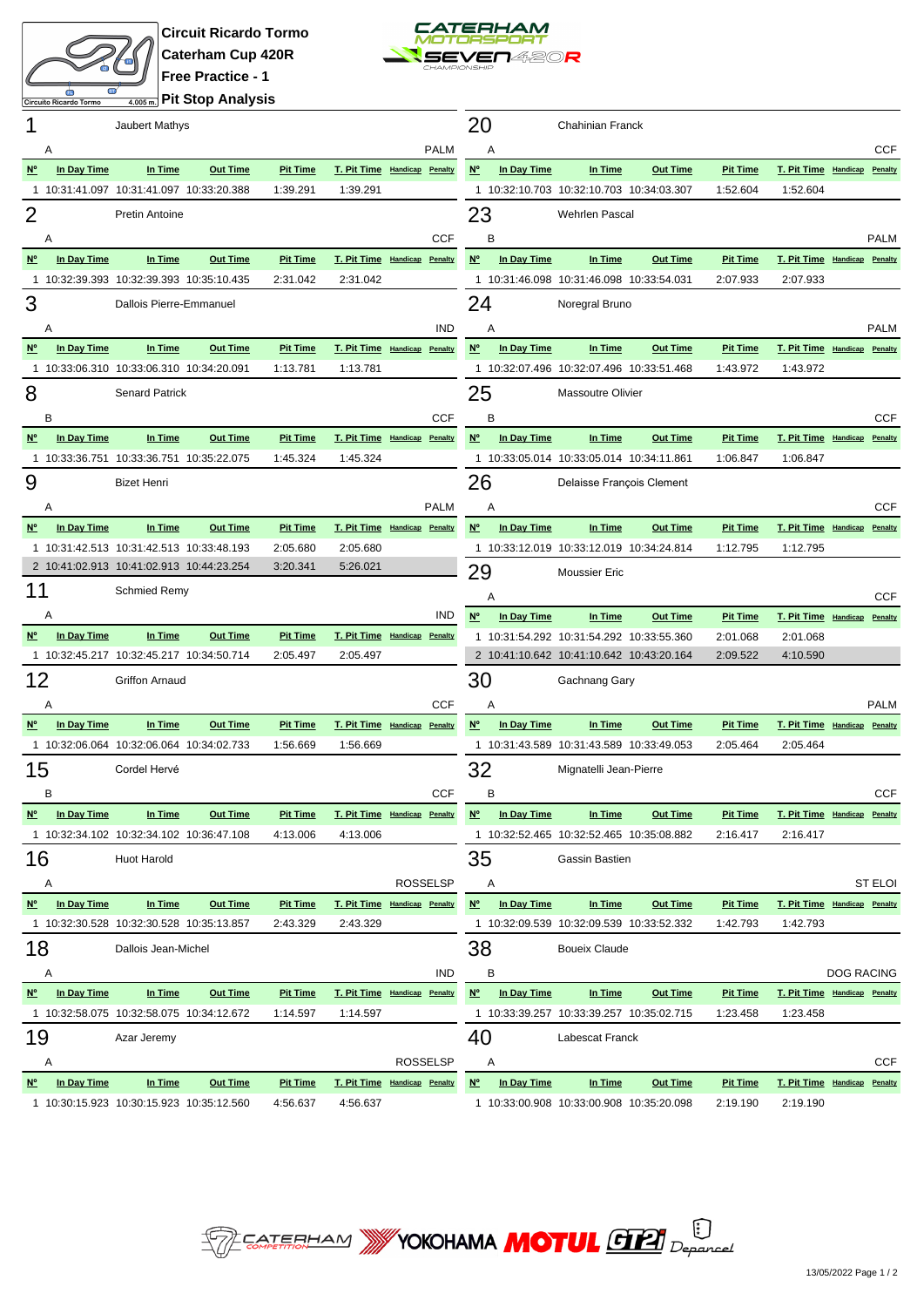



**Pit Stop Analysis**

| 41                                    |              | Meignan Pascal                           |                 |                 |                              |                | 92                      |             | Loi Olivier                              |                 |                 |          |                              |
|---------------------------------------|--------------|------------------------------------------|-----------------|-----------------|------------------------------|----------------|-------------------------|-------------|------------------------------------------|-----------------|-----------------|----------|------------------------------|
|                                       | в            |                                          |                 |                 |                              | <b>ST ELOI</b> |                         | Α           |                                          |                 |                 |          | <b>ST ELOI</b>               |
| <u>N°</u>                             | In Day Time  | In Time                                  | <b>Out Time</b> | <b>Pit Time</b> | T. Pit Time Handicap Penalty |                | <u>N°</u>               | In Day Time | In Time                                  | <b>Out Time</b> | <b>Pit Time</b> |          | T. Pit Time Handicap Penalty |
|                                       |              | 1 10:32:18.349 10:32:18.349 10:33:56.505 |                 | 1:38.156        | 1:38.156                     |                |                         |             | 1 10:32:24.765 10:32:24.765 10:34:06.620 |                 | 1:41.855        | 1:41.855 |                              |
| 44                                    |              | Girardot Alain                           |                 |                 |                              |                | 98                      |             | <b>Guerin Olivier</b>                    |                 |                 |          |                              |
|                                       | В            |                                          |                 |                 |                              | <b>CCF</b>     |                         | Α           |                                          |                 |                 |          | <b>CCF</b>                   |
| $N^{\circ}$                           | In Day Time  | In Time                                  | <b>Out Time</b> | <b>Pit Time</b> | T. Pit Time Handicap Penalty |                | $\underline{N}^{\circ}$ | In Day Time | In Time                                  | <b>Out Time</b> | <b>Pit Time</b> |          | T. Pit Time Handicap Penalty |
|                                       |              | 1 10:32:20.694 10:32:20.694 10:34:05.765 |                 | 1:45.071        | 1:45.071                     |                |                         |             | 1 10:32:29.021 10:32:29.021 10:34:26.407 |                 | 1:57.386        | 1:57.386 |                              |
| 52                                    |              | Leguem David                             |                 |                 |                              |                | 211                     |             | <b>Trotin Arnaud</b>                     |                 |                 |          |                              |
|                                       | A            |                                          |                 |                 |                              | <b>ST ELOI</b> |                         | Α           |                                          |                 |                 |          | <b>ROSSELSP</b>              |
| $N^{\circ}$                           | In Day Time  | In Time                                  | <b>Out Time</b> | <b>Pit Time</b> | T. Pit Time Handicap Penalty |                | $N^{\circ}$             | In Day Time | In Time                                  | <b>Out Time</b> | <b>Pit Time</b> |          | T. Pit Time Handicap Penalty |
|                                       |              | 1 10:32:26.399 10:32:26.399 10:33:57.669 |                 | 1:31.270        | 1:31.270                     |                |                         |             | 1 10:33:02.437 10:33:02.437 10:36:27.339 |                 | 3:24.902        | 3:24.902 |                              |
| 59                                    |              | Clay Tristan                             |                 |                 |                              |                |                         |             |                                          |                 |                 |          |                              |
|                                       | $\mathsf{A}$ |                                          |                 |                 |                              | <b>CCF</b>     |                         |             |                                          |                 |                 |          |                              |
| <u>N°</u>                             | In Day Time  | In Time                                  | <b>Out Time</b> | <b>Pit Time</b> | T. Pit Time Handicap Penalty |                |                         |             |                                          |                 |                 |          |                              |
|                                       |              | 1 10:31:58.923 10:31:58.923 10:33:58.618 |                 | 1:59.695        | 1:59.695                     |                |                         |             |                                          |                 |                 |          |                              |
| 63                                    |              | Allaire Frédéric                         |                 |                 |                              |                |                         |             |                                          |                 |                 |          |                              |
|                                       | A            |                                          |                 |                 |                              | <b>ST ELOI</b> |                         |             |                                          |                 |                 |          |                              |
| $N^{\circ}$                           | In Day Time  | In Time                                  | <b>Out Time</b> | <b>Pit Time</b> | T. Pit Time Handicap Penalty |                |                         |             |                                          |                 |                 |          |                              |
|                                       |              | 1 10:32:22.813 10:32:22.813 10:34:14.579 |                 | 1:51.766        | 1:51.766                     |                |                         |             |                                          |                 |                 |          |                              |
| 68                                    |              | Antoni Christophe                        |                 |                 |                              |                |                         |             |                                          |                 |                 |          |                              |
|                                       | Α            |                                          |                 |                 |                              | <b>IND</b>     |                         |             |                                          |                 |                 |          |                              |
| $N^{\circ}$                           | In Day Time  | In Time                                  | <b>Out Time</b> | <b>Pit Time</b> | T. Pit Time Handicap         | Penalty        |                         |             |                                          |                 |                 |          |                              |
|                                       |              | 1 10:32:36.035 10:32:36.035 10:34:08.461 |                 | 1:32.426        | 1:32.426                     |                |                         |             |                                          |                 |                 |          |                              |
| 69                                    |              | Quetaud Philippe                         |                 |                 |                              |                |                         |             |                                          |                 |                 |          |                              |
|                                       | Α            |                                          |                 |                 |                              | <b>CCF</b>     |                         |             |                                          |                 |                 |          |                              |
| $N^{\circ}$                           | In Day Time  | In Time                                  | <b>Out Time</b> | <b>Pit Time</b> | T. Pit Time Handicap         | Penalty        |                         |             |                                          |                 |                 |          |                              |
|                                       |              | 1 10:32:55.875 10:32:55.875 10:34:32.040 |                 | 1:36.165        | 1:36.165                     |                |                         |             |                                          |                 |                 |          |                              |
| 74                                    |              | Gossiaux Jean-Philippe                   |                 |                 |                              |                |                         |             |                                          |                 |                 |          |                              |
|                                       | A            |                                          |                 |                 |                              | <b>ST ELOI</b> |                         |             |                                          |                 |                 |          |                              |
| $\underline{\mathsf{N}^{\mathsf{o}}}$ | In Day Time  | In Time                                  | <b>Out Time</b> | <b>Pit Time</b> | T. Pit Time Handicap Penalty |                |                         |             |                                          |                 |                 |          |                              |
|                                       |              | 1 10:32:15.352 10:32:15.352 10:34:04.960 |                 | 1:49.608        | 1:49.608                     |                |                         |             |                                          |                 |                 |          |                              |
| 75                                    |              | Pinto Alexandre                          |                 |                 |                              |                |                         |             |                                          |                 |                 |          |                              |
|                                       | A            |                                          |                 |                 |                              | <b>ST ELOI</b> |                         |             |                                          |                 |                 |          |                              |
| <u>N°</u>                             | In Day Time  | In Time                                  | <b>Out Time</b> | <b>Pit Time</b> | T. Pit Time Handicap Penalty |                |                         |             |                                          |                 |                 |          |                              |
|                                       |              | 1 10:32:00.530 10:32:00.530 10:34:00.245 |                 | 1:59.715        | 1:59.715                     |                |                         |             |                                          |                 |                 |          |                              |
|                                       |              | 2 10:43:27.705 10:43:27.705 10:45:11.294 |                 | 1:43.589        | 3:43.304                     |                |                         |             |                                          |                 |                 |          |                              |
| 76                                    |              | Gossiaux Philippe                        |                 |                 |                              |                |                         |             |                                          |                 |                 |          |                              |
|                                       | В            |                                          |                 |                 |                              | <b>ST ELOI</b> |                         |             |                                          |                 |                 |          |                              |
| <u>N°</u>                             | In Day Time  | In Time                                  | <b>Out Time</b> | <b>Pit Time</b> | T. Pit Time Handicap Penalty |                |                         |             |                                          |                 |                 |          |                              |
|                                       |              | 1 10:32:42.484 10:32:42.484 10:34:49.065 |                 | 2:06.581        | 2:06.581                     |                |                         |             |                                          |                 |                 |          |                              |
| 88                                    |              | Mignatelli Arnaud                        |                 |                 |                              |                |                         |             |                                          |                 |                 |          |                              |
|                                       | A            |                                          |                 |                 |                              | <b>CCF</b>     |                         |             |                                          |                 |                 |          |                              |
| <u>N°</u>                             | In Day Time  | In Time                                  | <b>Out Time</b> | <b>Pit Time</b> | T. Pit Time Handicap         | Penalty        |                         |             |                                          |                 |                 |          |                              |
|                                       |              | 1 10:33:09.707 10:33:09.707 10:34:21.966 |                 | 1:12.259        | 1:12.259                     |                |                         |             |                                          |                 |                 |          |                              |
|                                       |              |                                          |                 |                 |                              |                |                         |             |                                          |                 |                 |          |                              |